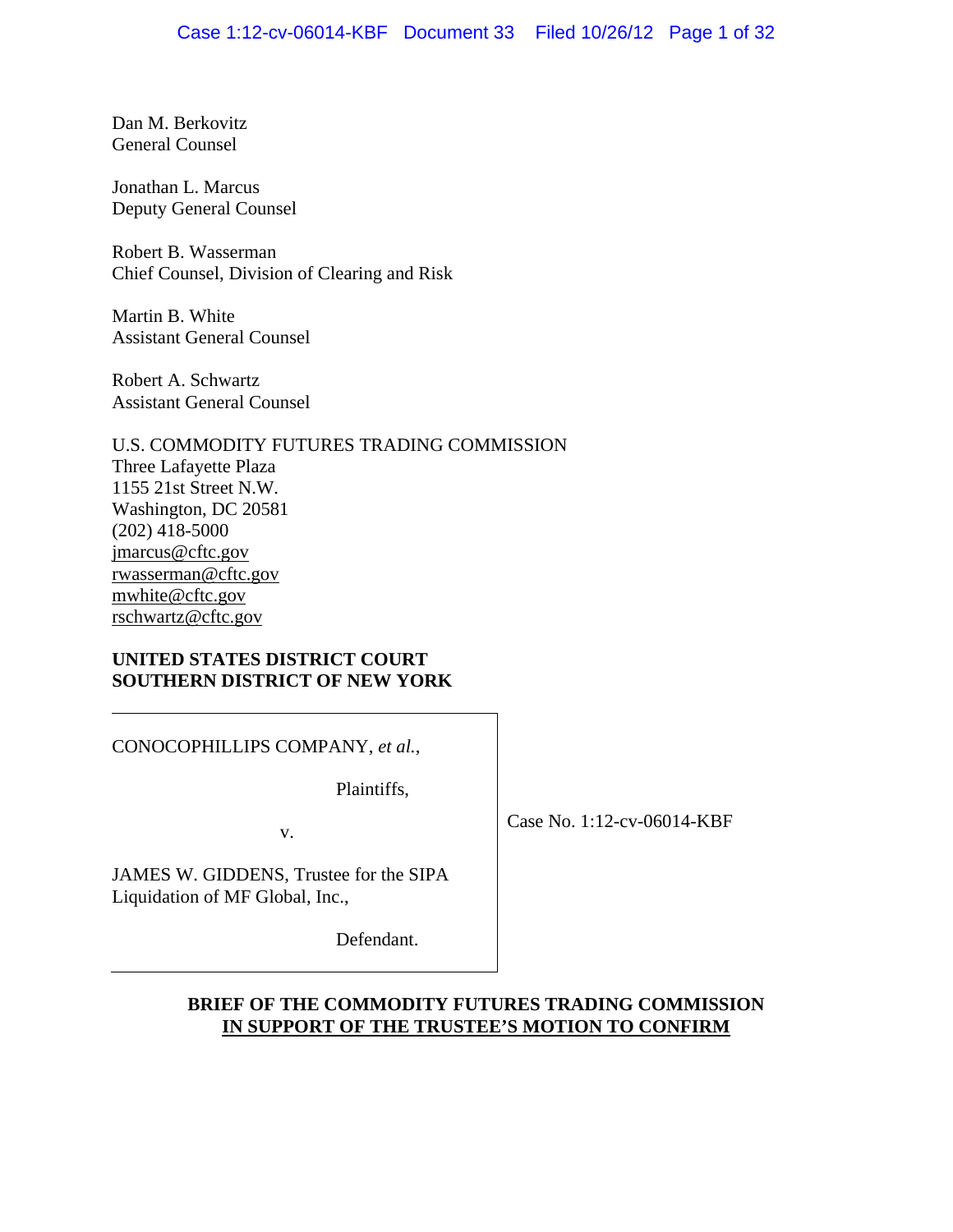# **TABLE OF CONTENTS**

| I.                                                                                        |
|-------------------------------------------------------------------------------------------|
| Rule $190.08(a)(1)(i)(E)$ Is Not Arbitrary, Capricious, or Contrary to the CEA.  11<br>П. |
| a.                                                                                        |
| b.                                                                                        |
| Ш.                                                                                        |
| There Is No Preemption Question Because ConocoPhillips<br>a.                              |
| b.                                                                                        |
| IV. The Trustee's Calculation Does Not Depend on the Letter's Expiration Date 24          |
|                                                                                           |
|                                                                                           |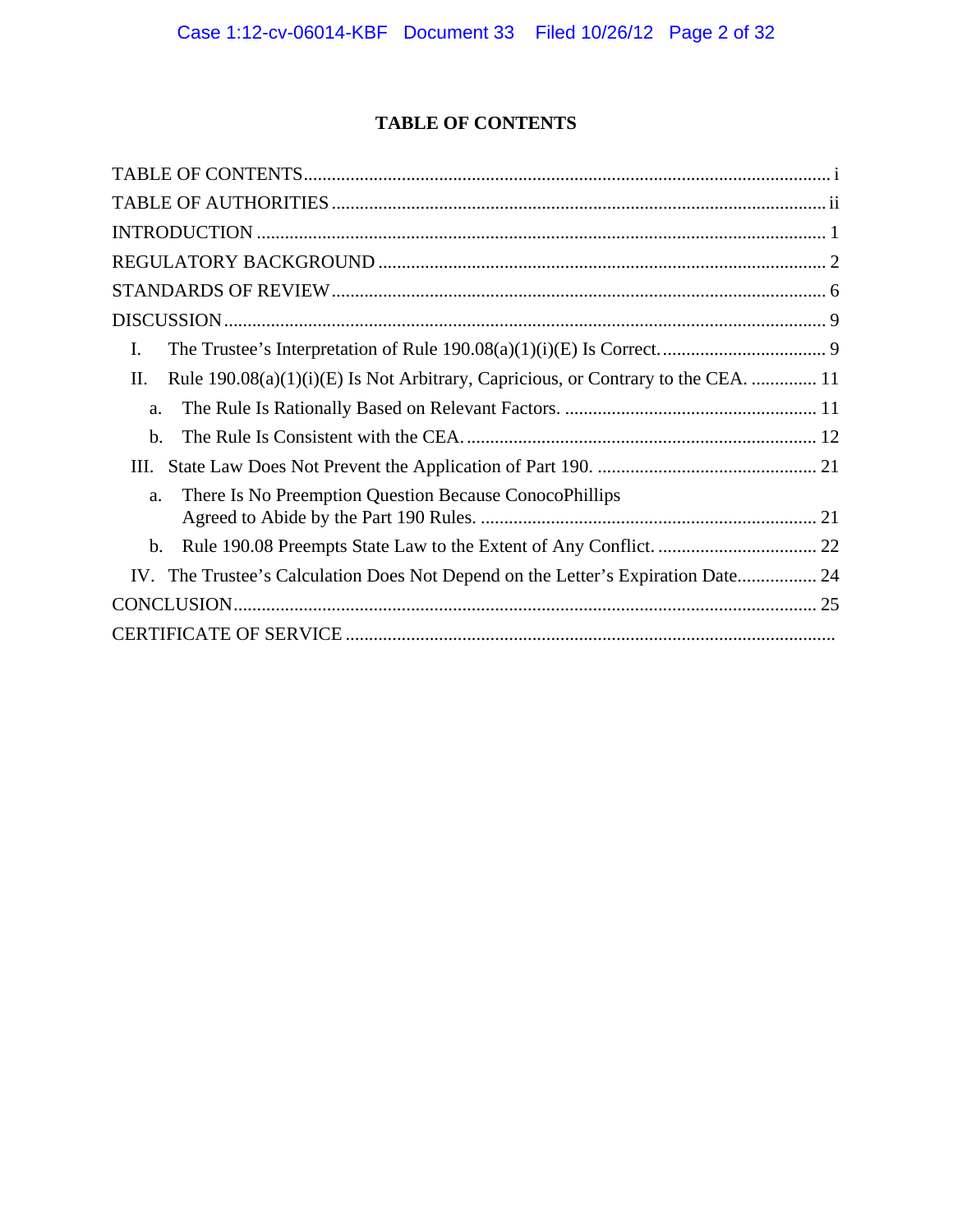# **TABLE OF AUTHORITIES**

# **Cases**

| 2 Tudor City Place Assocs. v. 2 Tudor City Tenants Corp., 924 F.2d 1247 (2d Cir. 1991) 21 |
|-------------------------------------------------------------------------------------------|
|                                                                                           |
|                                                                                           |
|                                                                                           |
|                                                                                           |
|                                                                                           |
|                                                                                           |
|                                                                                           |
|                                                                                           |
|                                                                                           |
|                                                                                           |
|                                                                                           |
|                                                                                           |
|                                                                                           |
| Harmelin v. Man Fin., Inc., No. 06-1944,                                                  |
|                                                                                           |
|                                                                                           |
| Iowa, Chi. & R.R. Corp. v. Wash. County, 384 F.3d 557 (8th Cir. 2004)  14, 20             |
|                                                                                           |
|                                                                                           |
|                                                                                           |
|                                                                                           |
|                                                                                           |
|                                                                                           |
| Lumber Liquidators, Inc. v. Stone Mt. Carpet Mills, Inc., No. 3:08-cv-573,                |
|                                                                                           |
|                                                                                           |
|                                                                                           |
|                                                                                           |
| Motor Vehicle Mfrs. Ass'n v. State Farm Mut. Auto. Ins. Co., 463 U.S. 29 (1983)  7, 11    |
| Motrade v. Rizkozaan, Inc., 95 Civ. 6545,                                                 |
|                                                                                           |
|                                                                                           |
| New Jersey Bank, N.A. v. Bradford Sec. Operations, Inc., 690 F.2d 339 (3d Cir. 1982) 22   |
|                                                                                           |
|                                                                                           |
|                                                                                           |
| Solimino v. Astoria Fed. Sav. & Loan Ass'n, 901 F.2d 1148 (2d Cir. 1990)  18              |
|                                                                                           |
|                                                                                           |
| Twp. of Spring v. Std. Ins. Co., No. 09-5518,                                             |
|                                                                                           |
|                                                                                           |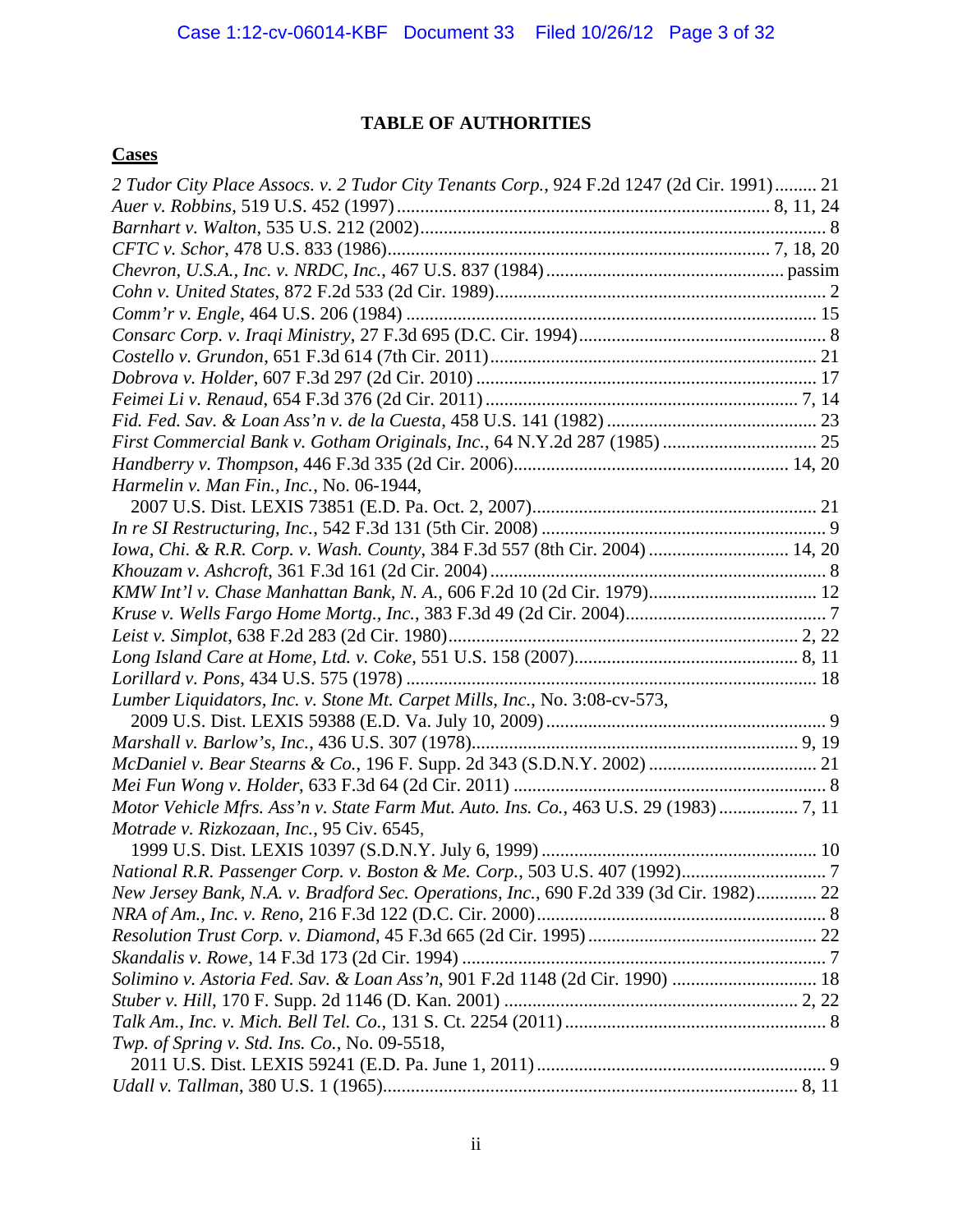| Union Carbide Corp. v. Comm'r of Internal Revenue, _F.3d_, No. 11-2552, |  |
|-------------------------------------------------------------------------|--|
|                                                                         |  |
|                                                                         |  |
|                                                                         |  |
|                                                                         |  |
|                                                                         |  |

# **Statutes**

| Bankruptcy Abuse Prevention & Consumer Protection Act of 2005,                 |  |
|--------------------------------------------------------------------------------|--|
|                                                                                |  |
| Dodd-Frank Wall Street Reform & Consumer Protection Act,                       |  |
|                                                                                |  |
| Gramm-Leach-Bliley Act, Pub. L. No. 106-102, 113 Stat. 1338 (Nov. 12, 1999) 19 |  |
|                                                                                |  |
|                                                                                |  |
|                                                                                |  |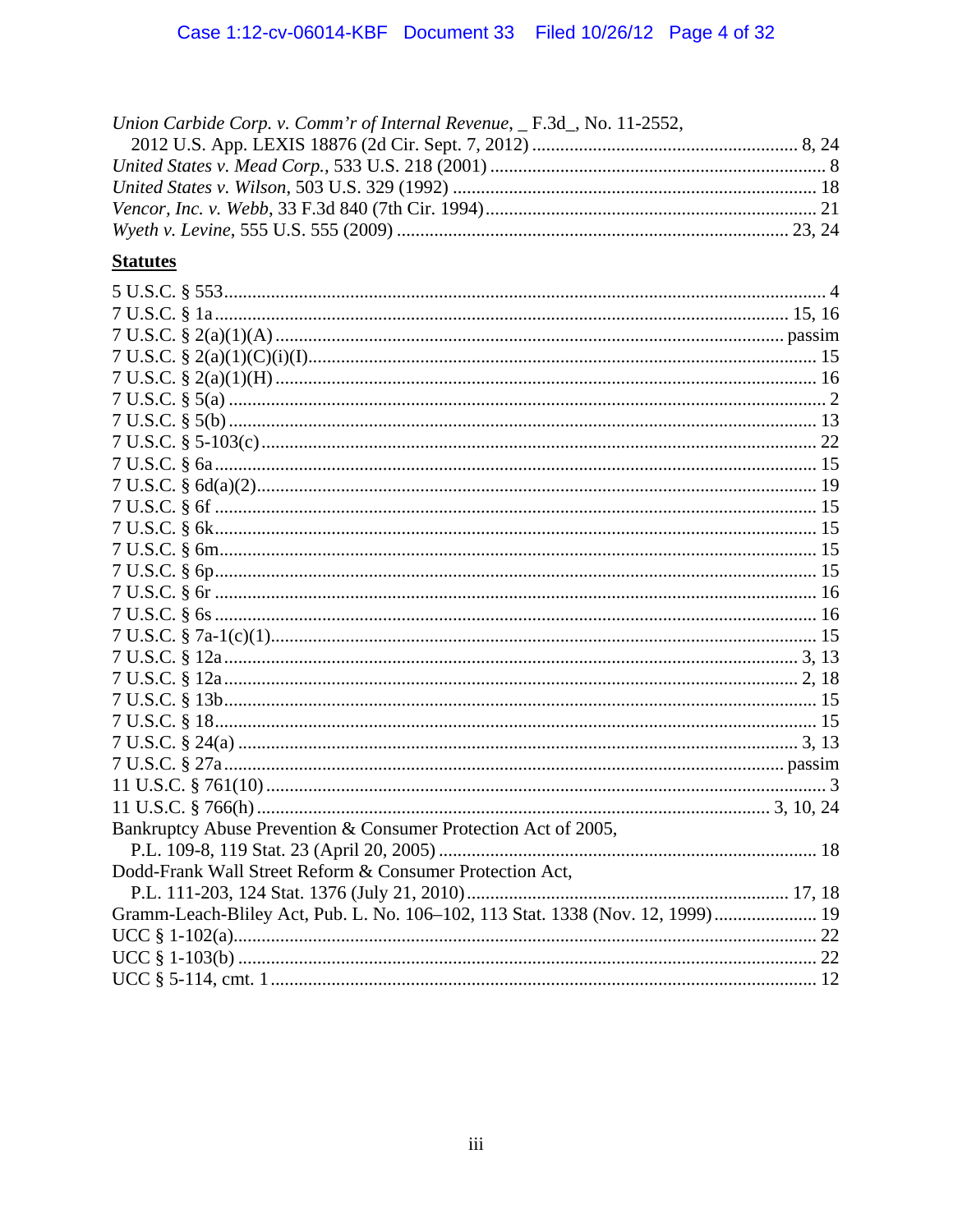# **Federal Regulations and Register Release**

| Business Conduct Standards for Swap Dealers & Major Swap Participants with Counterparties, |  |
|--------------------------------------------------------------------------------------------|--|
|                                                                                            |  |

# **Legislative History**

| H.R. Rep. 93-1383 (1974) (Conf. Rep.), reprinted in 1974 U.S.C.C.A.N. 5894  2, 22, 24 |  |
|---------------------------------------------------------------------------------------|--|
|                                                                                       |  |
|                                                                                       |  |

# **Other Authorities**

| Ltr. from Chicago Bd. of Trade to J. Stuckey, Secretariat, CFTC (May 14, 1982) |  |
|--------------------------------------------------------------------------------|--|
|                                                                                |  |
|                                                                                |  |
|                                                                                |  |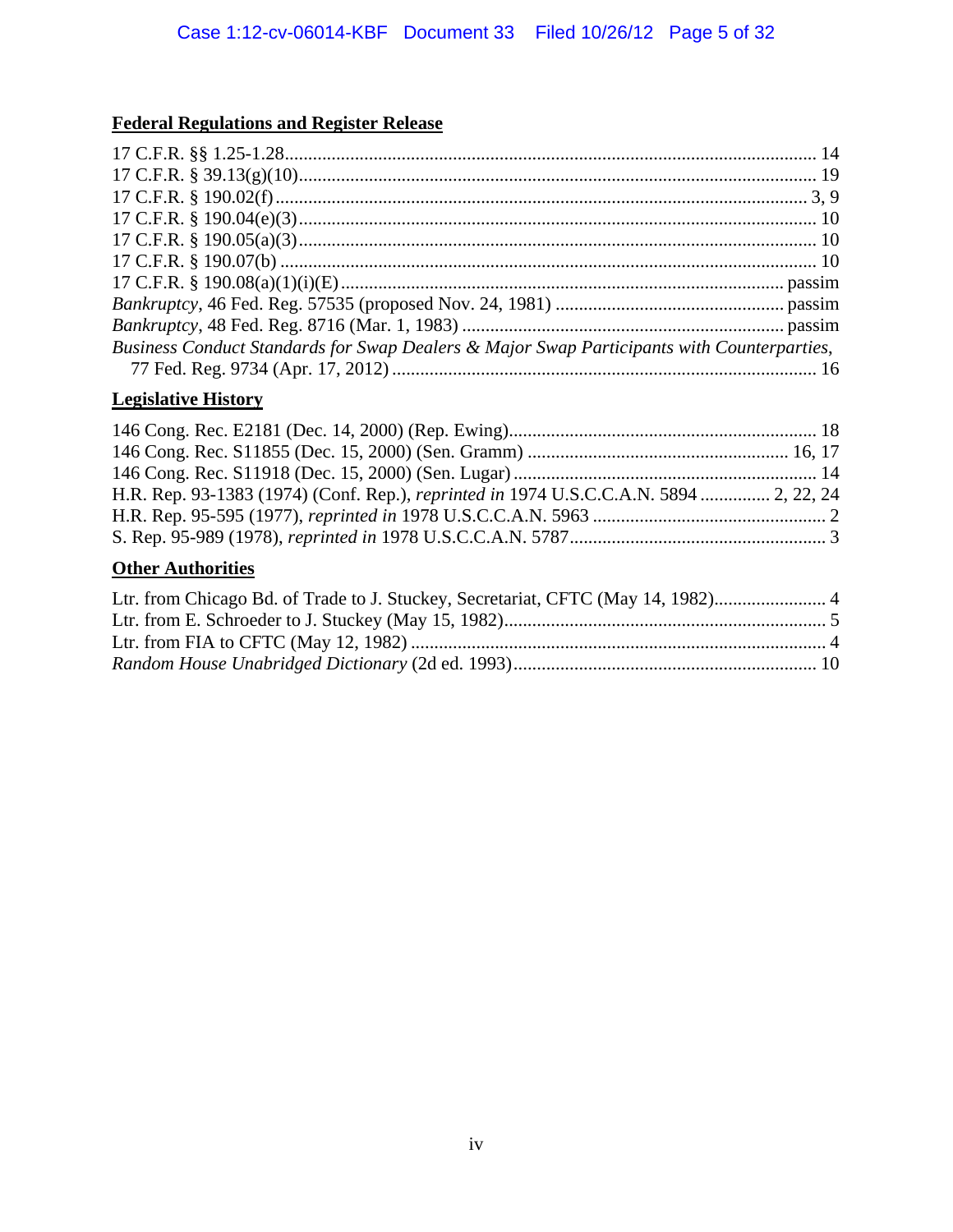### **INTRODUCTION**

ConocoPhillips agreed, when it opened its futures accounts at MF Global, Inc., that its transactions would be subject to the CFTC's regulations.<sup>1</sup> It did so expressly, and by operation of state and federal law. When ConocoPhillips chose to margin futures transactions through those accounts using letters of credit, it could do so only under conditions permitted by the CFTC. One of those conditions, established in 1983 through formal notice and comment rulemaking, is that, in the event the commodity broker (here, a Futures Commission Merchant or "FCM") should become bankrupt, the liquidation trustee would be entitled to claim the full face value of the letter. ConocoPhillips now seeks to avoid that commitment, exacerbating the injuries already suffered by all other MF Global customers with whom it is to share pro rata in the estate's limited assets.

To achieve that result, ConocoPhillips asks this Court to overrule a 30-year-old interpretation by the CFTC of its own regulation. Alternatively, ConocoPhillips asks that the Court simply void the provision. The latter course of action, as ConocoPhillips has framed the issues, would require the Court to ignore the company's contractual commitments to abide by CFTC rules, impose counter-textual limitations on the CFTC's explicit authority to preempt state law, and/or manufacture additional limitations on the CFTC's jurisdiction that Congress never intended. These arguments, as explained below, reflect a thorough misreading of the Commission's organic statute, the Commodity Exchange Act ("CEA"), and would require the Court to contravene the statute's text, ignore various other expressions of Congressional intent, and deny the Commission, improperly, the *Chevron* deference to which it is entitled. For the

 $\overline{a}$ 

<sup>&</sup>lt;sup>1</sup> Plaintiffs are ConocoPhillips Company ("CPC") and ConocoPhillips Canada Marketing & Trading UCL ("CP Canada") (collectively "ConocoPhillips" or "Plaintiffs").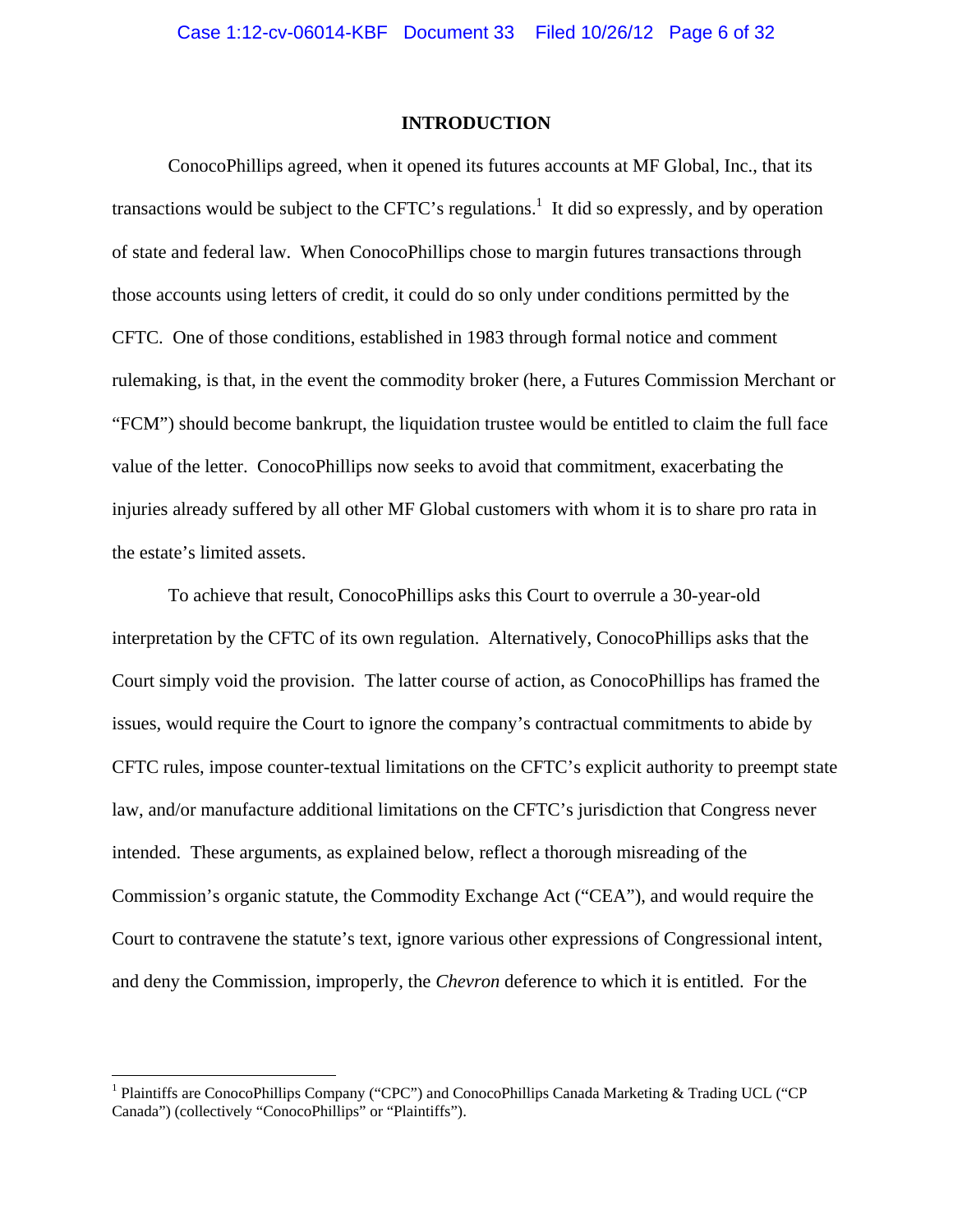### Case 1:12-cv-06014-KBF Document 33 Filed 10/26/12 Page 7 of 32

reasons explained below, the Court may not do so, and the Trustee's claim determination should be confirmed.

### **REGULATORY BACKGROUND**

 CEA Section 2(a)(1)(A) grants the CFTC "exclusive jurisdiction" to regulate "transactions involving," *inter alia*, "contracts of sale of a commodity for future delivery." 7 U.S.C. § 2(a)(1)(A). This provision "preempts the application of state law." *Leist v. Simplot*, 638 F.2d 283, 322 (2d Cir. 1980) (Friendly, J.); *see also Stuber v. Hill*, 170 F. Supp. 2d 1146, 1150-51 (D. Kan. 2001). That plain meaning is confirmed by the statute's legislative history, which says that "regulations issued by the Commission . . . preempt the field insofar as futures regulation is concerned," and, if state law conflicts with the Commission's regulations, "Federal law w[ill] govern." H.R. Rep. 93-1383 (1974) (Conf. Rep.), *reprinted in* 1974 U.S.C.C.A.N. 5894, 5897; *see Cohn v. United States*, 872 F.2d 533, 534 (2d Cir. 1989) ("Since the conference report sets forth the final agreement of both houses, it is entitled to great weight in determining congressional intent."). Congress codified in the CEA a specific legislative finding that transactions involving commodity futures are "affected with a national public interest." 7 U.S.C. § 5(a). Based on that finding, Congress vested the CFTC with plenary power, within its exclusive jurisdiction, "to make or promulgate such rules and regulations as, in the judgment of the Commission, are reasonably necessary to effectuate any of the provisions or to accomplish any of the purposes of the" CEA. *Id*. § 12a(5).

Soon after enacting the CEA, Congress recognized a special need for customer protections in commodity broker bankruptcies. In the Bankruptcy Reform Act of 1978, therefore, Congress established Subchapter IV of Chapter 7, 11 U.S.C. §§ 761-67, which it "derived largely from the testimony of" the CFTC's then Chairman. H.R. Rep. 95-595, at 271 (1977), *reprinted in* 1978 U.S.C.C.A.N. 5963. The linchpin of the Subchapter IV customer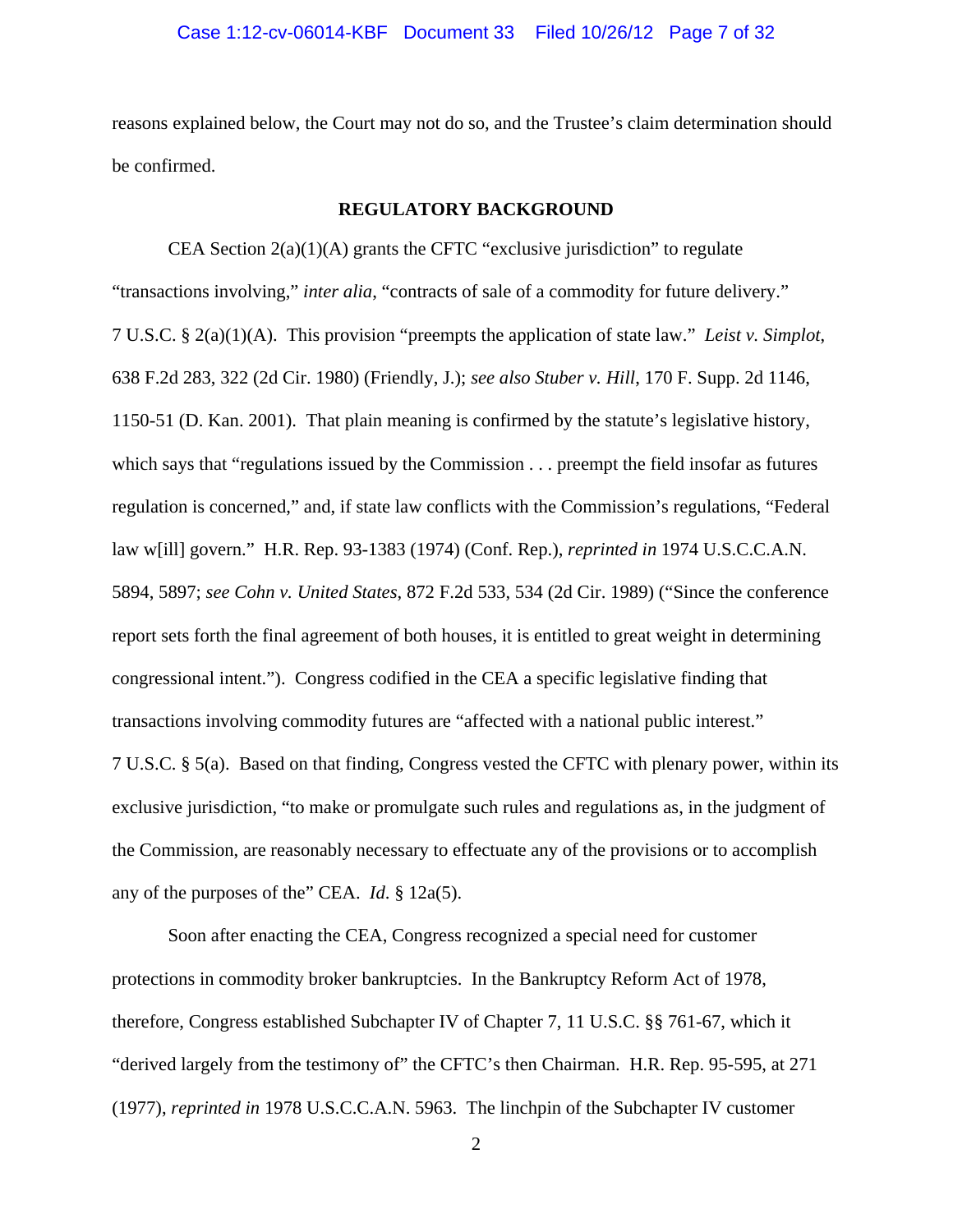### Case 1:12-cv-06014-KBF Document 33 Filed 10/26/12 Page 8 of 32

protection regime is Section 766(h), which requires the trustee to distribute all "customer property" to customers "ratably" and in priority to other claims. 11 U.S.C. § 766(h). Subchapter IV defines "customer property" to include all "property, or the proceeds of such . . . property, received, acquired, or held by or for the account of the debtor, from or for the account of a customer" including such property "held to margin" a commodity contract. *Id*. § 761(10). Thus, *all* property that the debtor has received from a customer to margin a commodity contract, and all proceeds derived from that property, are subject to pro rata distribution.

In establishing this "framework," Congress recognized that it would be undesirable to legislate "detailed rules to govern every contingency." S. Rep. 95-989, at 8 (1978), *reprinted in*  1978 U.S.C.C.A.N. 5787. It therefore delegated "general rulemaking authority" to the CFTC. *Id.* Among the powers it delegated, Congress charged the Commission with establishing (1) the "method by which the business of [a] commodity broker is to be  $\dots$  liquidated"; (2) the formula for calculating customers' "net equity" claims against the estate; and (3) what constitutes "customer property" to be distributed pro rata. 7 U.S.C. § 24(a). Pursuant to these delegated powers, including its plenary power under 7 U.S.C. § 12a(5), the CFTC in 1983 enacted the Part 190 Rules, 17 C.F.R. §§ 190.01 *et seq*., to govern comprehensively the liquidation of a commodity broker, the calculation of allowed claims, and the marshaling and distribution of assets to customers on a pro rata basis. *See Bankruptcy*, 48 Fed. Reg. 8716, 8739 (Mar. 1, 1983).

As relevant here, Rule 190.02(f) directs the liquidation trustee to "liquidate" all "property held by or for the account of" the debtor. 17 C.F.R. § 190.02(f). If that property includes a letter of credit held by the FCM to margin a customer's trades, Rule  $190.08(a)(1)(i)(E)$  states that the "full proceeds" of that letter become "customer property" to be distributed pro rata. *Id*.  $§ 190.08(a)(1)(i)(E).$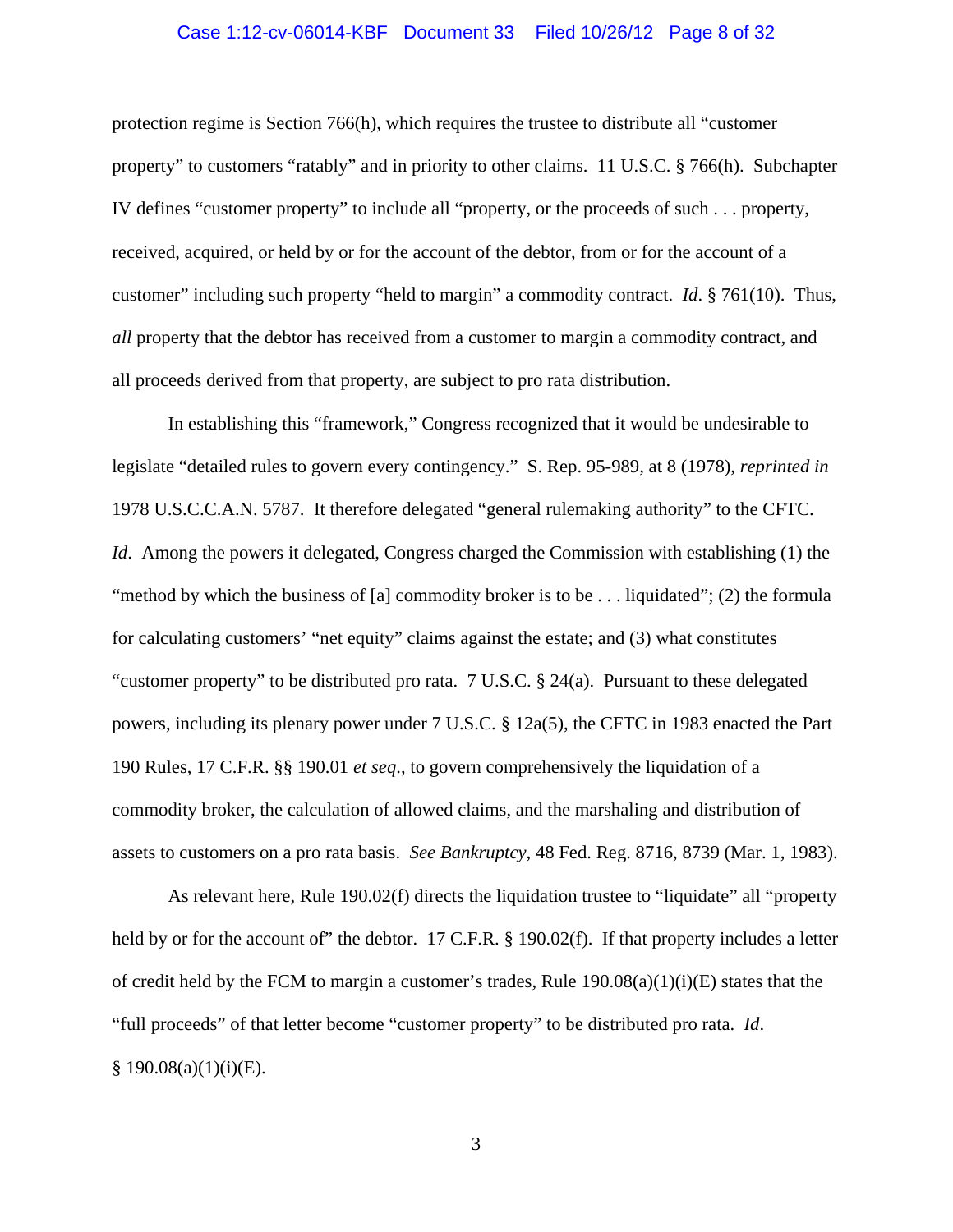### Case 1:12-cv-06014-KBF Document 33 Filed 10/26/12 Page 9 of 32

The Commission adopted these rules, as well as the disputed interpretation, pursuant to a formal APA notice and comment process. *See* 5 U.S.C. § 553. The Commission proposed Part 190 in 1981, along with detailed interpretations and explanations of how the rules would operate in practice. *See Bankruptcy*, 46 Fed. Reg. 57535 (proposed Nov. 24, 1981). In the proposal, the Commission "singled out" letters of credit, specifying that, if a customer chose to use such an instrument to margin trades, it did so on the condition that the trustee would draw its full face value, and treat those proceeds as customer property, in the event of the FCM's bankruptcy:

Letters of credit are singled out for special treatment because the Commission believes that it is important *to make clear that the full value of a letter of credit posted as margin would be drawn in the event of a bankruptcy* and the full proceeds thereof would be treated as customer property.

*Id*. at 57553 (emphasis added).

 A six-month comment period followed. 48 Fed. Reg. at 8716. The Commission received several submissions, including three from prominent commenters who focused on the proposed treatment of letters of credit. The Futures Industry Association (FIA), for example, argued that the rule would "impose an unfair burden on those who post letters of credit for margin" and recommended that "Section 190.08(a)(1)(i)(E) *should be amended* to provide that letters of credit may be drawn by a trustee only to meet a broker's or customer's margin requirement." Ltr. from FIA to CFTC (May 12, 1982) at 40-41 (emphasis added) (Schwartz Decl. Ex. A). Similarly, the Chicago Board of Trade argued that "Section 190.08(a)(1)(i)(E) dealing with the full proceeds of a Letter of Credit" would be "unfair" and proposed that the rule "*should be amended* to provide that Letters of Credit may be drawn upon by a trustee, and made property of the bankrupt estate, only to meet the margin requirements of the broker or customer providing said Letters of Credit." Ltr. from Chicago Bd. of Trade to J. Stuckey, Secretariat, CFTC (May 14, 1982) at 10-11 (emphasis added) (Schwartz Decl. Ex. B). Finally, the ABA Committee on Commodities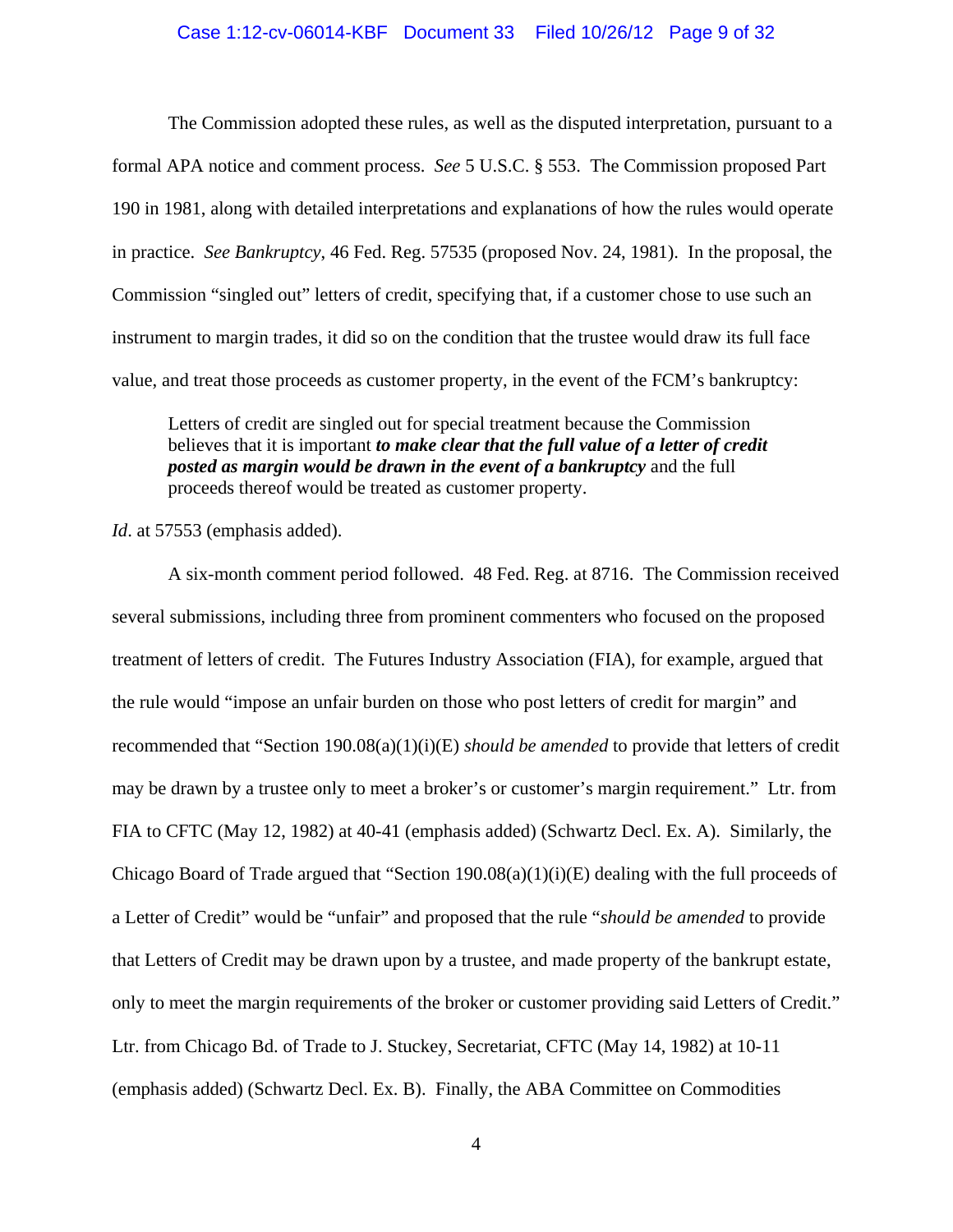# Case 1:12-cv-06014-KBF Document 33 Filed 10/26/12 Page 10 of 32

Regulation agreed that "Proposed § 190.08(a)(1)(i)(E) . . . would require the trustee to draw the full proceeds of a letter of credit into the estate" and argued that it "*should be amended*" because it would "impose an unfair burden" and "cause a reduction in the use of letters of credit for this purpose." Ltr. from E. Schroeder to J. Stuckey (May 15, 1982) at 39 (emphasis added) (Schwartz Decl. Ex. C). Although the ABA Committee included a section of "Technical Comments," proposing clarifications to the language of multiple provisions, *id*. at 45-48, no commenter suggested that the CFTC was misinterpreting the language of its own proposed rules.

 The Commission considered the commenters' suggestions, consulted with futures clearing organizations and the trustee in a then-pending liquidation, and voted unanimously to adopt Rule 190.08(a)(1)(i)(E) as proposed. *See* CFTC Minutes (Feb. 15, 1983) at 1 (Schwartz Decl. Ex. D); 48 Fed. Reg. at 8718, 8738. Throughout the adopting release, the unanimous Commission emphasized that its objective was to implement Congress' design of equitable, pro rata distribution in a manner that would protect small customers from unfair disadvantage. *See, e.g.*, *id*. at 8719 (noting that the Code was "intended to assure parity between customers with margining power and those without it"); *id*. ("[T]he Code itself . . . contains no provisions for the reclamation of property free of a pro rata distribution"); *id*. at 8724 (rejecting a suggestion that "would undermine the basic concept of a bankruptcy proceeding which is intended to ensure that no one obtains more than his pro rata share"). With respect to letters of credit, the Commission explained that conditioning their use in futures markets on subjection to pro rata distribution in bankruptcy was necessary to protect other customers, especially smaller traders, from injury in the form of diminished pro rata shares:

The Commission's proposal was intended to assure that customers using a letter of credit to meet original margin obligations would be treated no differently than customers depositing other forms of non-cash margin or customers with excess cash margin deposits. If letters of credit are treated differently than Treasury bills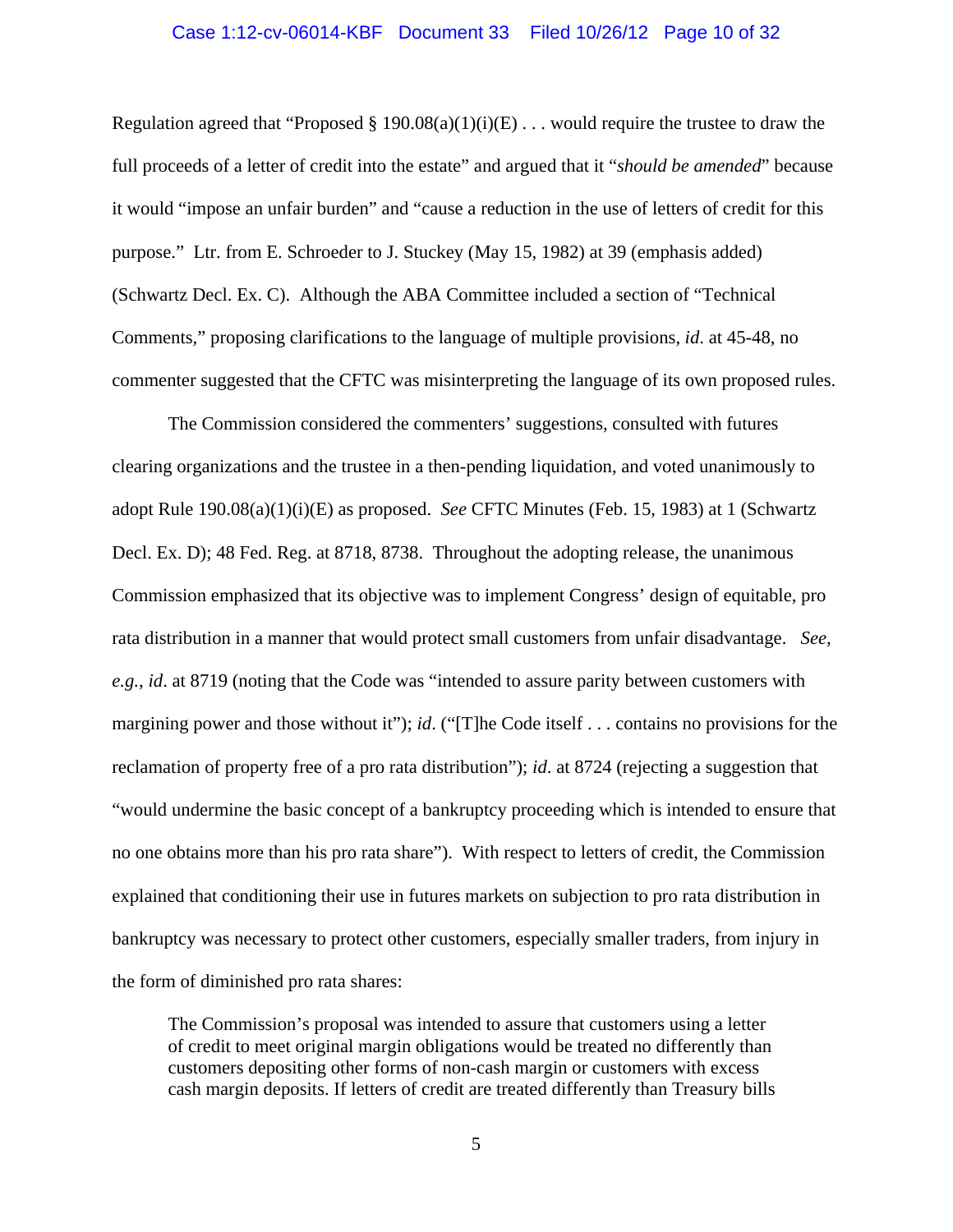or other non-cash deposits, there would be a substantial incentive to use and accept such letters of credit as margin as they would be a means of avoiding the pro rata distribution of margin funds, contrary to the intent of the Code.

*Id.* at 8718. In response to the objecting commenters, the Commission explained that the commenters' approach "would favor large customers at the expense of smaller market participants since only larger customers are permitted to make non-cash deposits of margin." *Id*. at 8719. For every large customer permitted to exclude its margin from customer property, the universe of assets to be distributed pro rata would be diminished. The Commission concluded that this would be contrary to the intent of Subchapter IV and "inherently unfair." *Id*.

 The Commission also was "guided by additional policy considerations" related to market stability. It expressed concern about the "viability" of letters of credit as margin deposits, because they are relatively cumbersome to convert to cash in response to a market event. *Id.*; *see also id.* at 8718 n.14 (noting clearing organizations' policy changes in response to "periods of volatility"). It would therefore be "unwise," the Commission explained, "to adopt a policy which would further encourage the use of letters of credit and, indeed, their substitution for other forms of margin." *Id.* at 8719. Accordingly, the Commission resolved that if a customer does choose to margin using a letter of credit, it may do so only on the condition that, in the event of bankruptcy, the trustee would be entitled to the full face amount of the letter. *Id*. at 8718.

### **STANDARDS OF REVIEW**

 ConocoPhillips asks the Court to overrule multiple interpretations by the CFTC of its organic statute, the CEA, and of the Commission's own regulations. The standards for doing so are extremely high.

1. Where, as here, "Congress has explicitly left a gap for the agency to fill, there is an express delegation of authority," and the resulting "legislative regulations are given controlling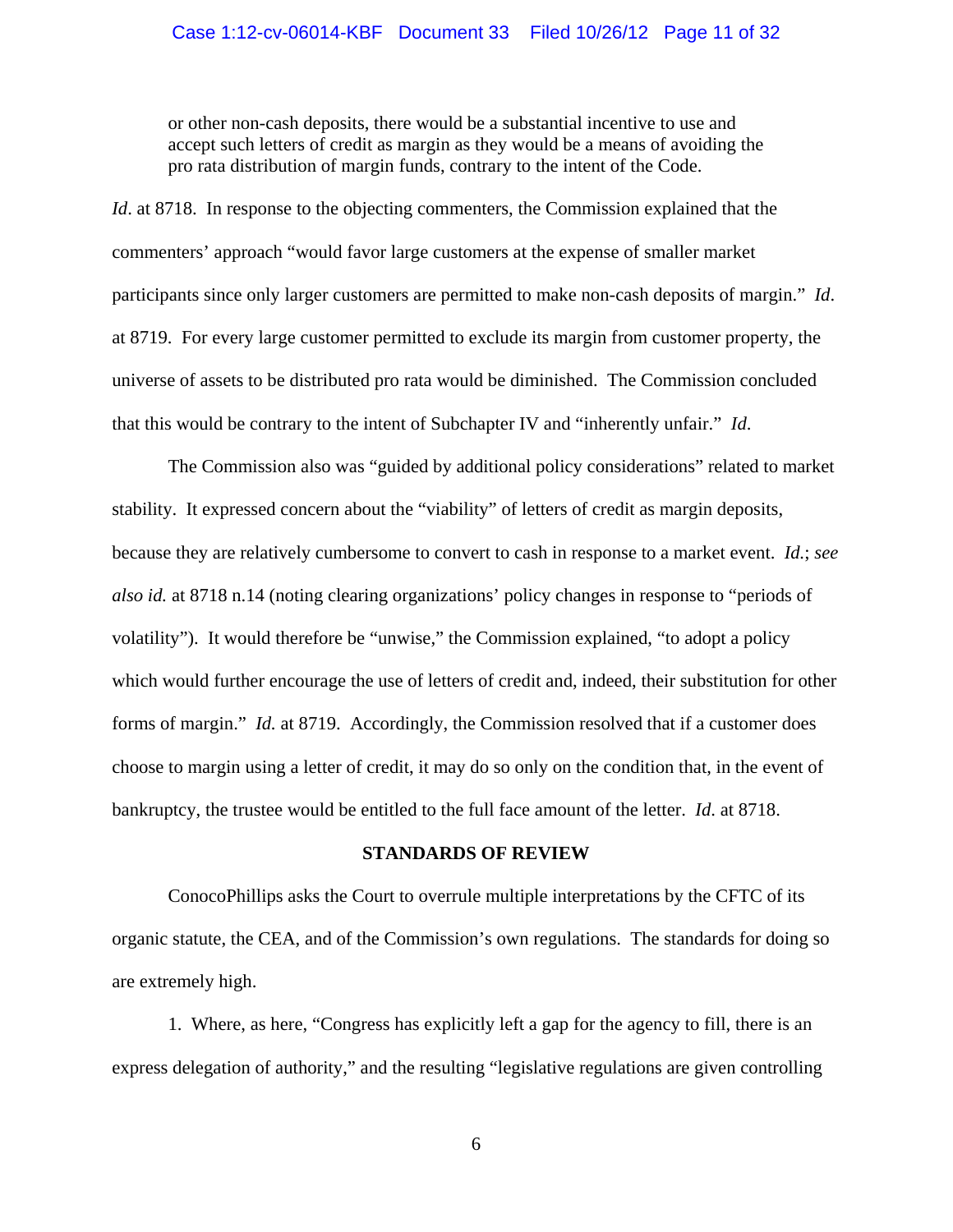### Case 1:12-cv-06014-KBF Document 33 Filed 10/26/12 Page 12 of 32

weight unless they are arbitrary, capricious, or manifestly contrary to the statute." *Chevron, U.S.A., Inc. v. NRDC, Inc.*, 467 U.S. 837, 843-44 (1984). The Court must affirm the agency's action so long as it "is rational, based on consideration of the relevant factors, and within the scope of the authority delegated." *Motor Vehicle Mfrs. Ass'n v. State Farm Mut. Auto. Ins. Co.*, 463 U.S. 29, 42 (1983). This review is "narrow," and "[the] court is not to substitute its judgment for that of the agency." *Id*. at 43. So long as the agency acts in "a reasonable way," the Court must defer, "even if it is not the answer the court would have reached if the question initially had arisen in a judicial proceeding." *Kruse v. Wells Fargo Home Mortg., Inc.*, 383 F.3d 49, 55 (2d Cir. 2004). The Supreme Court has cautioned that the CFTC's "expertise is superior to that of a court when," as here, "a dispute centers on whether a particular regulation is 'reasonably necessary to effectuate any of the provisions or to accomplish any of the purposes'" of the CEA; "the agency's position, in such circumstances, is therefore due substantial deference." *CFTC v. Schor*, 478 U.S. 833, 845 (1986).

2. It is likewise "a dominant, well-settled principle of federal law," *National R.R. Passenger Corp. v. Boston & Me. Corp.*, 503 U.S. 407, 417 (1992), that "[a]n agency's interpretation of [the] statute" it "administers is entitled to considerable deference." *Skandalis v. Rowe*, 14 F.3d 173, 178 (2d Cir. 1994). The first question is "whether Congress has directly spoken to the precise question at issue." *Chevron*, 467 U.S. at 842-843. The Court must use "traditional tools of statutory construction" to determine whether "Congress had an intention on the precise question" presented. *Id.* at 843 n.9. This includes review of the statute's "text, legislative history, structure, and purpose." *Feimei Li v. Renaud*, 654 F.3d 376, 382 (2d Cir. 2011) (internal quotation marks omitted). If Congress has not "unambiguously expressed" a "clear" intent on the issue, the question is "whether the agency's answer is based on a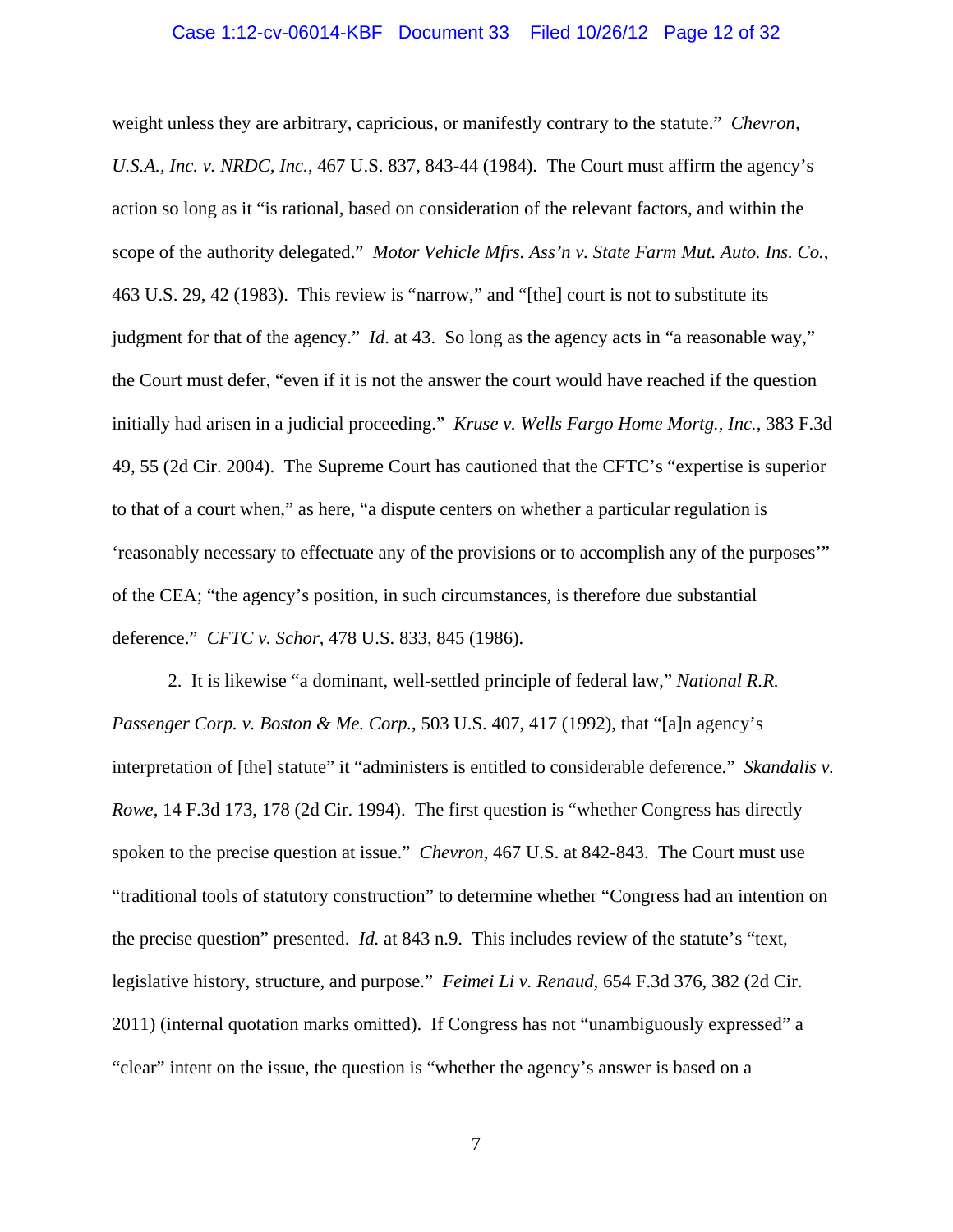### Case 1:12-cv-06014-KBF Document 33 Filed 10/26/12 Page 13 of 32

permissible construction of the statute." *Chevron*, 467 U.S. at 842-843. In this inquiry, "the court does not simply impose its own construction" of the statute. *Id.* Rather, it must accept "any reasonable interpretation" by the agency. *Mei Fun Wong v. Holder*, 633 F.3d 64, 74 (2d Cir. 2011); *Khouzam v. Ashcroft*, 361 F.3d 161, 164 (2d Cir. 2004) (a court must defer "so long as that construction is reasonable"). This standard is "highly deferential." *NRA of Am., Inc. v. Reno*, 216 F.3d 122, 137 (D.C. Cir. 2000).

 3. Where an agency is interpreting its own regulation, "an even greater degree of deference than the *Chevron* standard" is required. *Consarc Corp. v. Iraqi Ministry*, 27 F.3d 695, 702 (D.C. Cir. 1994). The agency's view is "controlling" unless "plainly erroneous or inconsistent with the regulation" itself. *Auer v. Robbins*, 519 U.S. 452, 461 (1997) (internal quotation marks omitted). Deference is "even more clearly in order" when the agency offers a "contemporaneous construction" of its own regulation at enactment, *Udall v. Tallman*, 380 U.S. 1, 16 (1965) (internal quotation marks omitted), and courts must "normally accord particular deference to an agency interpretation of 'longstanding' duration." *Barnhart v. Walton*, 535 U.S. 212, 220 (2002). Nevertheless, controlling deference is due "even if th[e] interpretation appears in a legal brief." *Union Carbide Corp. v. Comm'r of Internal Revenue*, \_ F.3d\_, No. 11-2552, 2012 U.S. App. LEXIS 18876, at \*11-12 (2d Cir. Sept. 7, 2012); *see also Talk Am., Inc. v. Mich. Bell Tel. Co.*, 131 S. Ct. 2254, 2261 (2011); *Auer*, 519 U.S. at 461.

 4. Finally, whether the agency is interpreting a statute or regulation, the highest deference is required where, as here, the interpretation was subject to notice and comment and, therefore, can "create no unfair surprise." *Long Island Care at Home, Ltd. v. Coke*, 551 U.S. 158, 170-71 (2007); *United States v. Mead Corp.,* 533 U.S. 218, 226-27 (2001).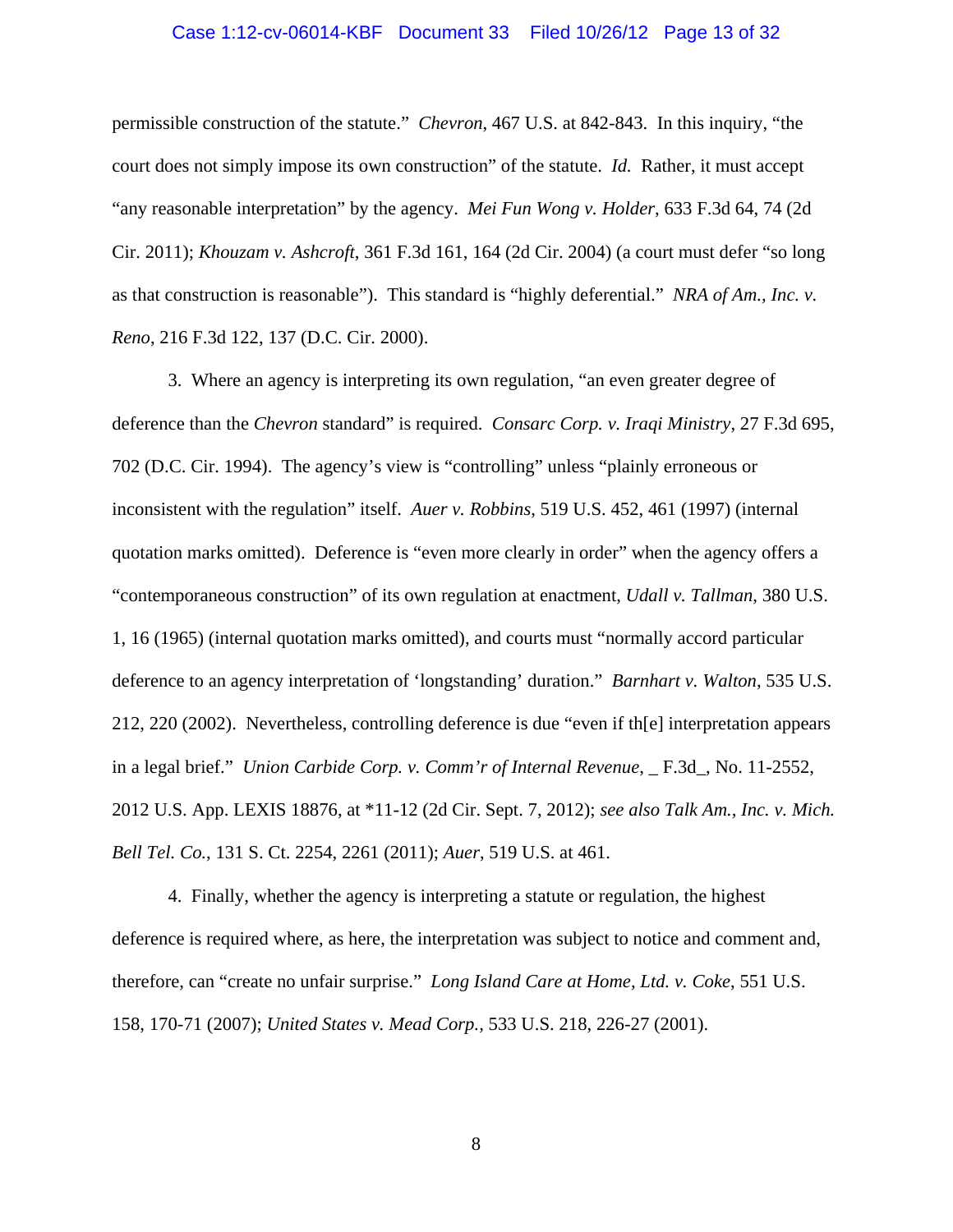#### **DISCUSSION**

### **I. The Trustee's Interpretation of Rule 190.08(a)(1)(i)(E) Is Correct.**

The Trustee is correct that when a customer uses a letter of credit to margin futures trades, it does so on the condition that, if the FCM becomes bankrupt, the trustee is entitled to the full face amount of the letter, which must be distributed pro rata. Indeed, that is precisely what the Commission stated when it enacted Part 190. 46 Fed. Reg. at 57553; 48 Fed. Reg. at 8718. A customer must agree to this condition, as ConocoPhillips did, if it chooses to use a letter of credit as collateral in CFTC-regulated transactions and markets. *See Marshall v. Barlow's, Inc.*, 436 U.S. 307, 313 (1978) ("The businessman in a regulated industry in effect consents to the restrictions placed upon him."). This is clear on the face of Part 190, and it is confirmed by the agency's contemporaneous interpretation of those rules. Plaintiffs' contrary interpretation is, as explained below, not plausible and, in any event, cannot overcome the deference owed the Commission's long-standing construction, established through notice and comment.

1. Rule 190.02(f) states that, once an FCM is placed into bankruptcy, all "property held by or for the account of [the] debtor must be liquidated . . . by the trustee promptly and in an orderly manner." 17 C.F.R. § 190.02(f). To "liquidate," as used here, means to "convert (a nonliquid asset) into cash" or "[t]o settle (an obligation) by payment or other adjustment." *Twp. of Spring v. Std. Ins. Co.*, No. 09-5518, 2011 U.S. Dist. LEXIS 59241, at \*16 (E.D. Pa. June 1, 2011) (quoting Black's Law Dictionary 1014 (9th ed. 2009)); *Lumber Liquidators, Inc. v. Stone Mt. Carpet Mills, Inc.*, No. 3:08-cv-573, 2009 U.S. Dist. LEXIS 59388, \*21-22 (E.D. Va. July 10, 2009) (stating that "'liquidate' can be defined broadly . . . to mean 'to convert assets to cash'" (quoting Webster's New Collegiate Dictionary 697 (9th ed. 1987)). To "liquidate" a letter of credit means to draw it down. *See, e.g.*, *In re SI Restructuring, Inc.*, 542 F.3d 131, 134 n.3 (5th Cir. 2008); *Motrade v. Rizkozaan, Inc.*, 95 Civ. 6545, 1999 U.S. Dist. LEXIS 10397, at \*3,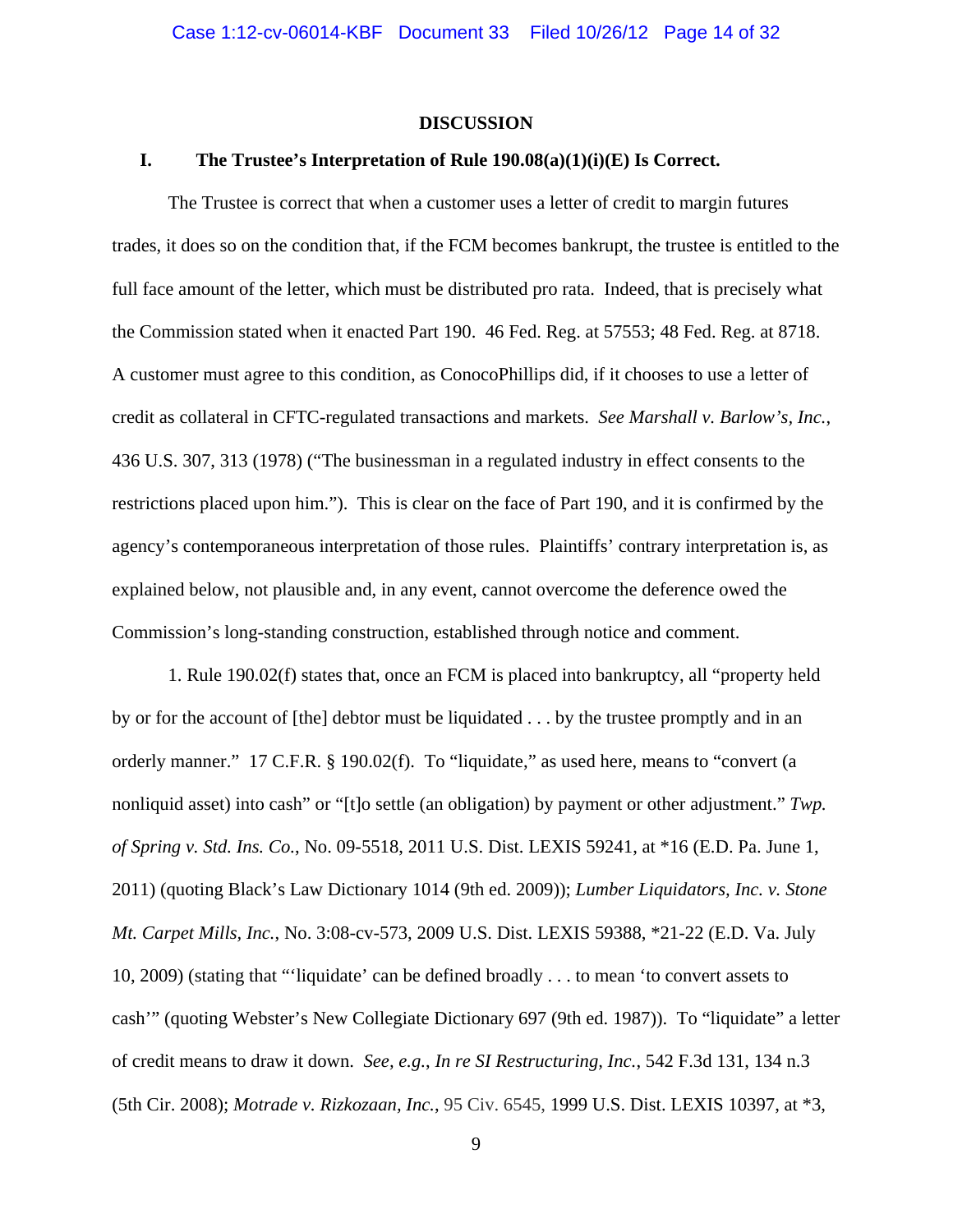### Case 1:12-cv-06014-KBF Document 33 Filed 10/26/12 Page 15 of 32

\*7 (S.D.N.Y. July 6, 1999) (Chin, J.). Thus, when an FCM goes into bankruptcy, the trustee is directed to draw down or otherwise convert to cash any letters of credit the FCM is holding in a customer account. *See* 46 Fed. Reg. at 57553; 48 Fed. Reg. at 8718.

2. Rule  $190.08(a)(1)(i)(E)$  provides that, once the letter of credit is liquidated, the "full proceeds" are customer property, subject to pro rata distribution. 11 U.S.C. § 766(h); 17 C.F.R.  $\S$  190.08(a)(1)(i)(E). The term "proceeds" has its usual meaning: "something that results or accrues; the total amount derived from a sale or other transaction." *Random House Unabridged Dictionary* 1542 (2d ed. 1993). "[P]roceeds" is used consistently in this way throughout Part 190. *See* 17 C.F.R. §§ 190.04(e)(3), 190.05(a)(3), 190.07(b)(1)(iii)(A)(2), (B)(3), &(e)(1), (4)-(5). Thus, when customer property includes a letter of credit as margin, the trustee must designate the total amount of the letter for pro rata distribution.

3. Plaintiffs' contrary interpretation, summarized in footnote 6 of the Court's October 4, 2012 Memorandum and Order (ECF Doc. No. 26 at 11 n.6), is not possible. As the Court summarized Plaintiffs' position, Rule  $190.08(a)(1)(i)(E)$  "could apply to a situation where there has been a trigger for a letter of credit and the trigger may actually have occurred thereby making the CFTC provision live and actually relate to real proceeds as opposed to generation of proceeds." But such proceeds would *not* generally be customer property. Instead, they would be owed as margin payments to cover trading losses already incurred. As the CFTC explained in the Part 190 releases, "margin payments would not be able to be distributed pro rata because, as in ordinary practice, they would be credited directly for the account to which they were made." 46 Fed. Reg. at 57542; *see also* 48 Fed. Reg. at 8727. The CFTC explained that "the standby feature of the letter [of credit] only guarantees the payment of variation margin." 48 Fed. Reg. at 8718. Thus, if there is a margin call and the customer defaults, the funds received cannot be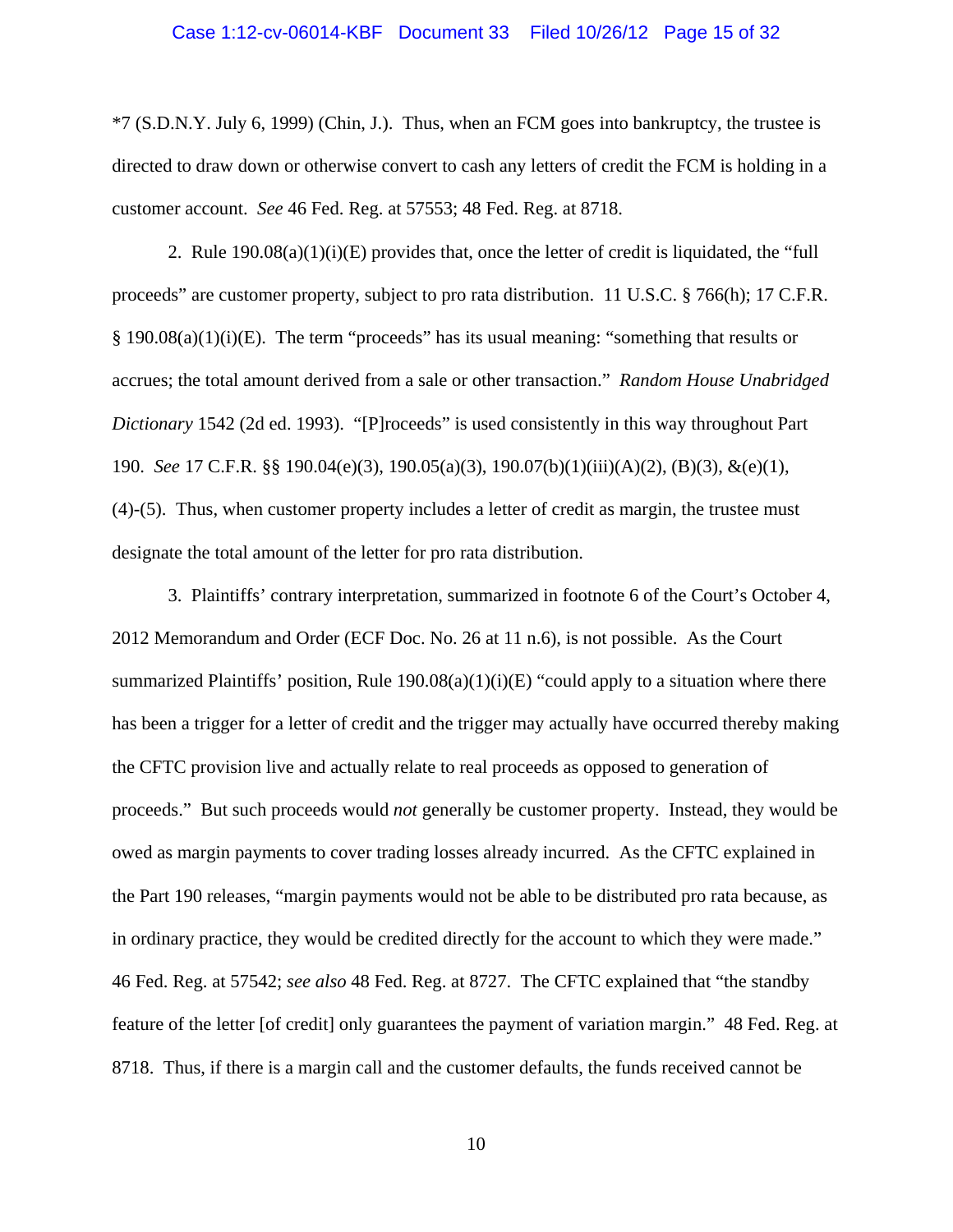### Case 1:12-cv-06014-KBF Document 33 Filed 10/26/12 Page 16 of 32

distributed pro rata, because they are owed to the clearinghouse to cover losses. Plaintiffs' interpretation is implausible, because it misapprehends the mechanics of a futures transaction.

4. In any event, even if this were a possible reading of the rule, the Commission's contemporaneous interpretation, established through notice and comment, would control. *Coke*, 551 U.S. at 170-71; *Auer*, 519 U.S. at 461; *Udall*, 380 U.S. at 16. Plaintiffs attempt to avoid the required deference by arguing that the rule text unambiguously supports *their* interpretation. But, for the reasons given above, their interpretation is not even possible, let alone clearly correct. And even if it were possible, a unanimous Commission did not agree with their reading, nor did the FIA, Chicago Board of Trade, or the ABA Committee on Commodities Regulation, all of whom urged the Commission to *amend* the regulation to avoid the very result ConocoPhillips protests here. ConocoPhillips's reading is an outlier and, as described above, the Commission's reading is sound. Thus, Plaintiffs cannot show that the CFTC was unambiguously misinterpreting its own words at the time it proposed and adopted Part 190.

#### **II. Rule 190.08(a)(1)(i)(E) Is Not Arbitrary, Capricious, or Contrary to the CEA.**

Rule  $190.08(a)(1)(i)$  is well within Congress' delegations of authority to the CFTC, and it was adopted almost thirty years ago through a formal notice and comment process in which the Commission rationally considered all relevant factors. *Chevron*, 467 U.S. at 843-44; *State Farm*, 463 U.S. at 42. There is no basis to invalidate the rule.

### **a. The Rule Is Rationally Based on Relevant Factors.**

1. The CFTC adopted Rule  $190.08(a)(1)(i)(E)$  to prevent large customers from "avoiding" the pro rata distribution of margin funds, contrary to the intent of the Code," because such avoidance would aggravate the injuries suffered by cash customers and others in the event of a shortfall. 48 Fed. Reg. at 8718; *see also id*. ("[E]ncouraging use of letters of credit would favor large customers at the expense of smaller market participants[.]"). The Commission explained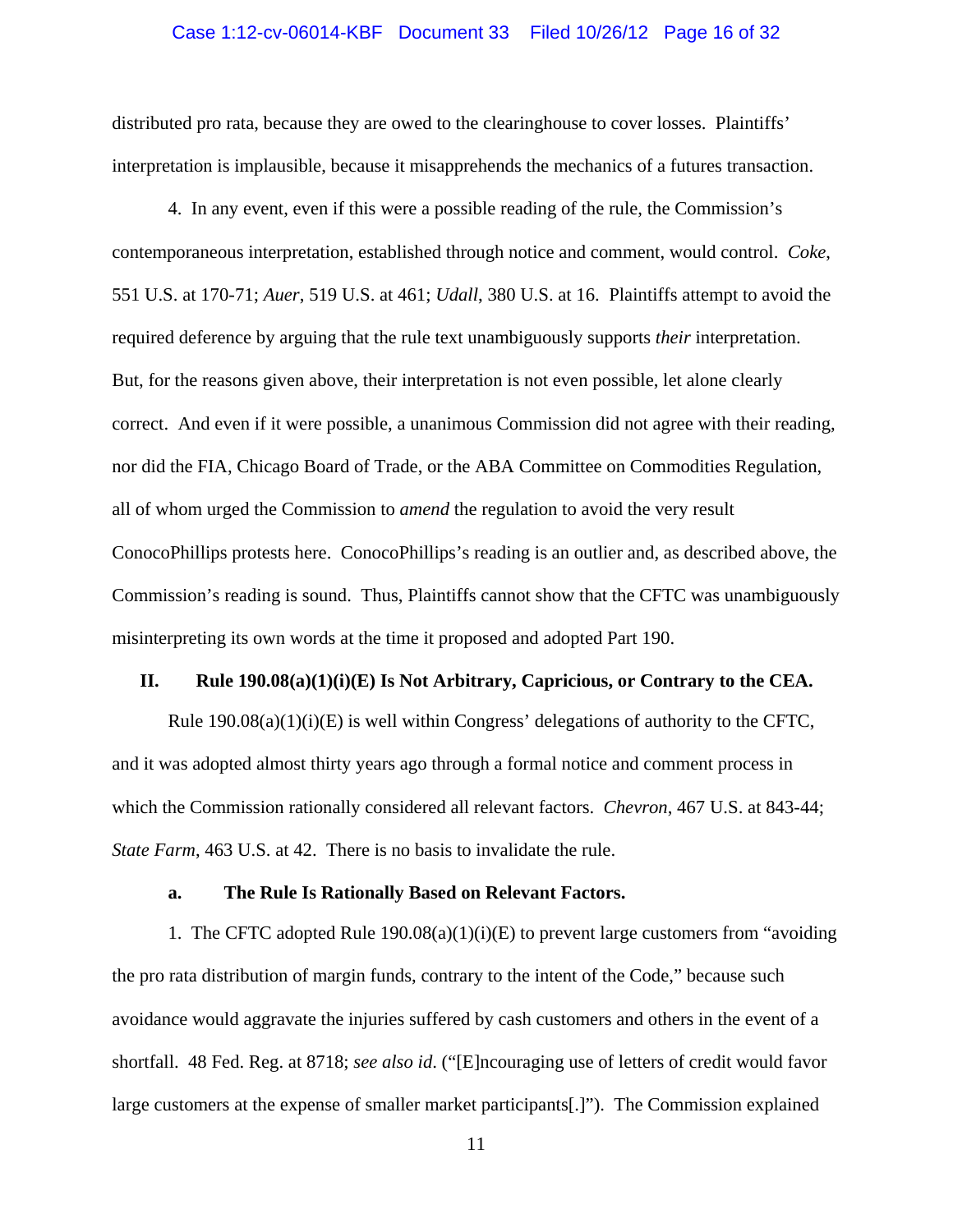# Case 1:12-cv-06014-KBF Document 33 Filed 10/26/12 Page 17 of 32

that this would be "inherently unfair" and contravene the "intent of the Code." *Id*. The Commission also cited "additional policy considerations" related to market stability as militating against encouraging expanded use of letters of credit as margin. *See id.* at 8718 & n.14. The Commission concluded, therefore, that customers using a letter of credit to margin should be "treated no differently than customers depositing other forms of non-cash margin or customers with excess cash margin deposits." *Id.* at 8718. This was rational, not arbitrary or capricious.

 2. The Commission also considered commenters' contention that, in preexisting practice subject to state law, the terms of a letter of credit used to margin would "generally condition payment on delivery of a certification that additional funds are required to margin or cover a default." *Id*. The Commission noted, on the other hand, that many letters of credit in use are "unconditional" and the bank "cannot refuse to pay it based upon nonperformance of an underlying contract."  $Id<sup>2</sup>$  To the extent, however, that commenters urged that such state-law payment conditions control in an FCM bankruptcy, the Commission rejected that approach as inconsistent with and damaging to the pro rata system established by Congress. *Id*. This too was rational, not arbitrary or capricious.

### **b. The Rule Is Consistent with the CEA.**

 $\overline{a}$ 

1. Rule  $190.08(a)(1)(i)(E)$  is also well within the CFTC's authority to regulate futures transactions and commodity broker bankruptcies. The rule plainly falls within the Commission's statutory powers to establish the "method by which the business of [a] commodity broker is to be . . . liquidated"; the formula for calculating customers' "net equity" claims; and what constitutes

<sup>&</sup>lt;sup>2</sup> Contrary to an assertion by ConocoPhillips at the September 25, 2012 hearing (9/25/2012 Tr. at 29), this is a correct statement of law. UCC § 5-114, cmt. 1 ("[T]he issuer is under a duty to honor the drafts or demands for payment which in fact comply with the terms of the credit without reference to their compliance with the terms of the underlying contract."); *KMW Int'l v. Chase Manhattan Bank, N. A.*, 606 F.2d 10, 15 (2d Cir. 1979) ("As a matter of law, a bank's obligation under a letter of credit is totally independent of the underlying transaction."). ConocoPhillips has cited an exception for fraud, but the Trustee has made clear that he would not make false representations to a bank. 9/25/2012 Tr. at 43.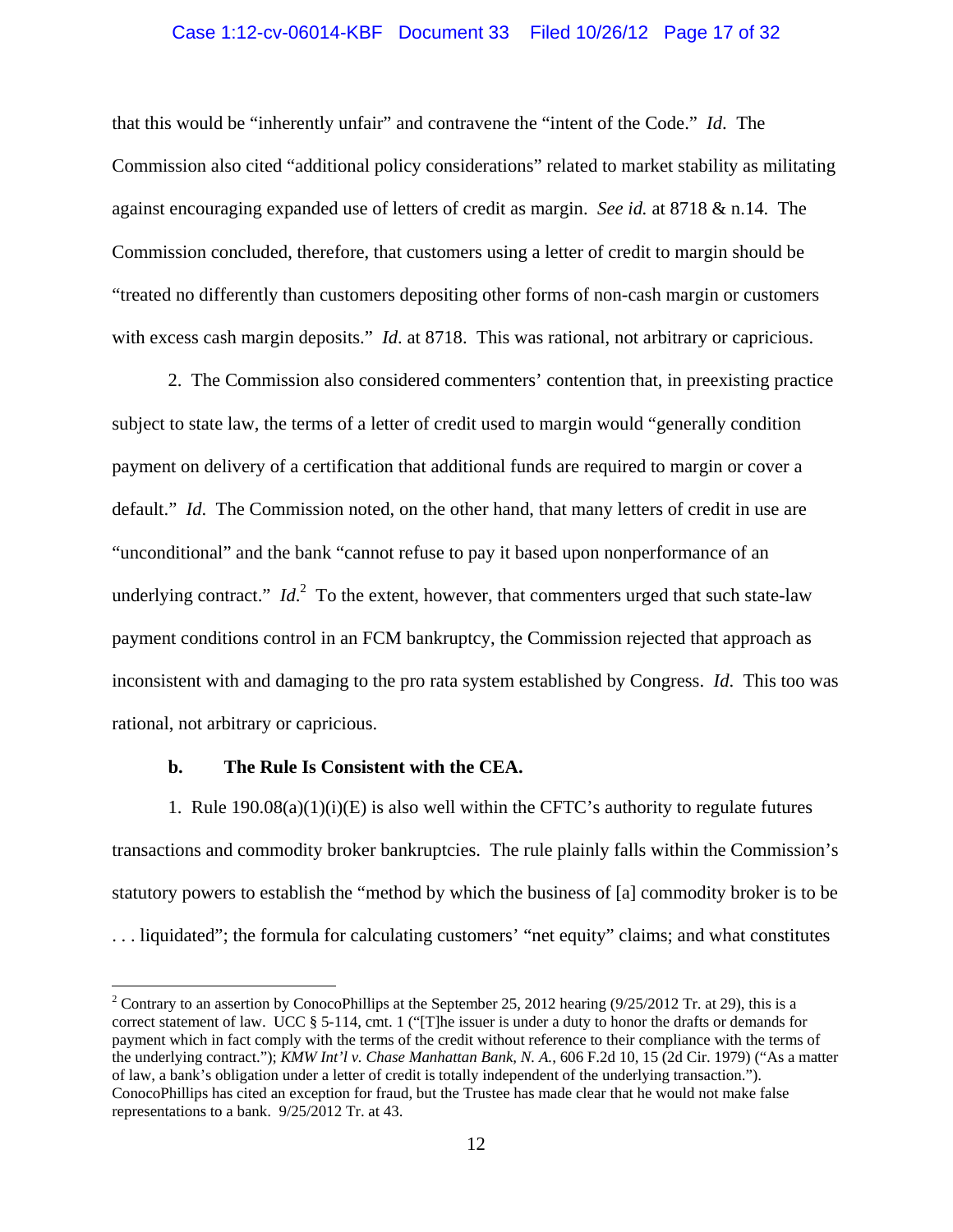### Case 1:12-cv-06014-KBF Document 33 Filed 10/26/12 Page 18 of 32

"customer property" to be distributed pro rata to customers.  $7 \text{ U.S.C.}$  § 24(a). The Rule is likewise within the Commission's authority to make rules "reasonably necessary to effectuate any of the provisions or to accomplish any of the purposes of the" CEA. *Id*. § 12a(5). Relevant CEA purposes include ensuring "the financial integrity of all transactions subject to" the CEA and "the avoidance of systemic risk," as well as to "protect all market participants from . . . misuses of customer assets." *Id*. § 5(b). The relevance of these purposes to Rule  $190.08(a)(1)(i)(E)$  is obvious. If large customers who obtain letters of credit were permitted to opt out of pro rata distribution, customers posting cash and securities would be harmed. Prior to transacting, customers posting cash and securities would have no way to determine whether any, and if so how many, of the FCM's customers use letters of credit to margin and, under Plaintiffs' interpretation, would be able to escape the pro rata system, exacerbating any shortfall. Such a rule would undermine confidence in the markets. It would also encourage large customers to use letters of credit to margin, with potentially adverse effects on stability and equitable distribution. 48 Fed. Reg. at 8718. The purposes of the Part 190 Rules, among other things, are "[t]o promote equitable treatment of customers," and to "enhance certainty as to the effects of a bankruptcy distribution." 46 Fed. Reg. at 57535. The rule is equitable precisely because a customer using a letter of credit to margin knows or should know before transacting that the full face value would be owed in the event of a bankruptcy, and it may adjust its practice accordingly.

2. ConocoPhillips has never taken issue with these statutory sources of authority, but instead misconstrues an unrelated CEA provision, 7 U.S.C. § 27a, as an implied repeal of Rule  $190.08(a)(1)(i)(E)$  and its enabling legislation,  $9/25/2012$  at 67 (arguing that Dodd-Frank superseded these provisions), and argues that Section 27a "prohibit[s] the CFTC from adopting *any* regulation with respect to letters of credit." ECF Doc. No. 2 at 9 of 30. However, repeals by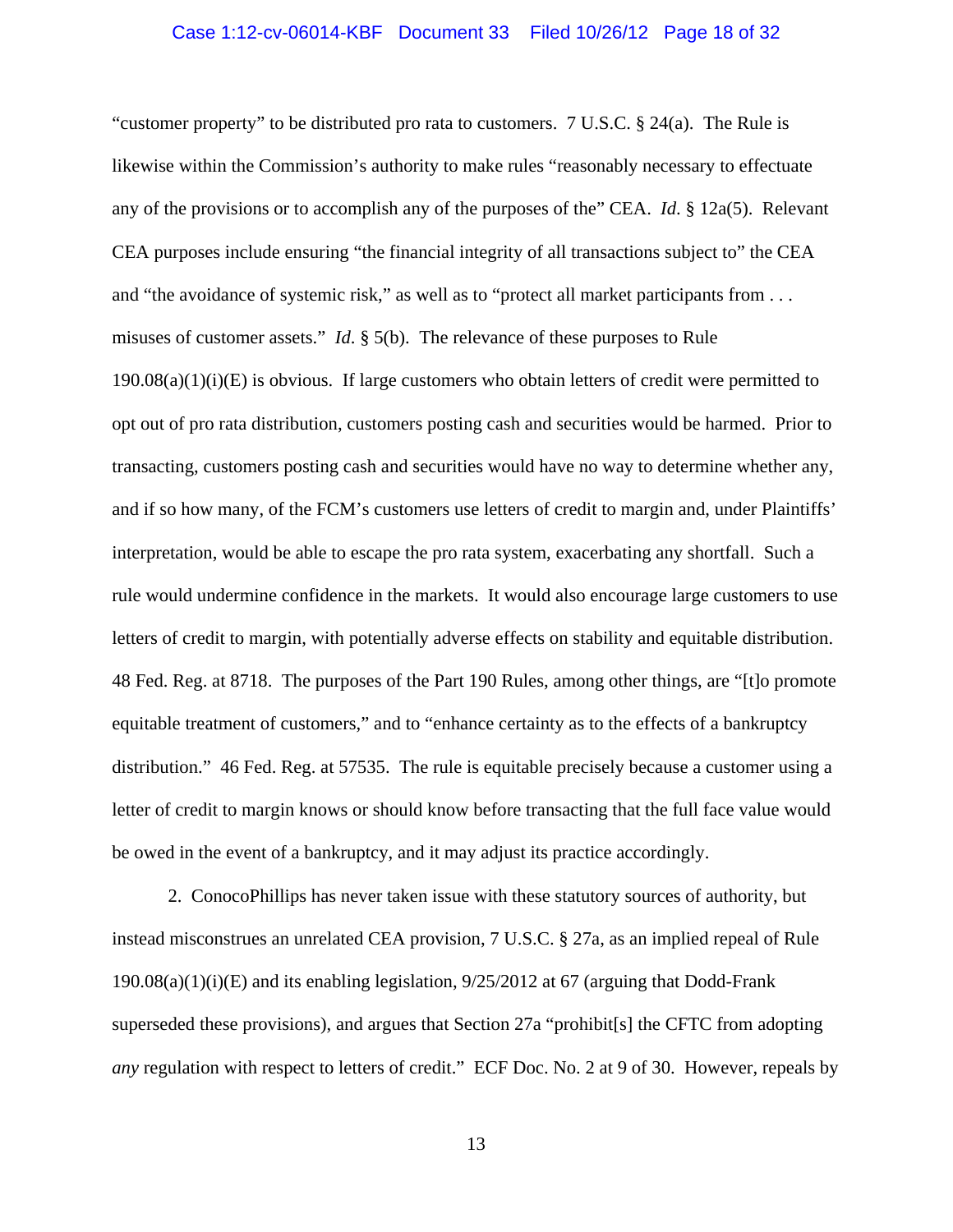### Case 1:12-cv-06014-KBF Document 33 Filed 10/26/12 Page 19 of 32

implication are strongly disfavored, *Handberry v. Thompson*, 446 F.3d 335, 345 (2d Cir. 2006); *Iowa, Chi. & R.R. Corp. v. Wash. County*, 384 F.3d 557, 561 (8th Cir. 2004), and ConocoPhillips has misstated the language of the statute. Section 27a states that the CFTC "shall not *exercise regulatory authority under the Commodity Exchange Act* (7 U.S.C. 1 et seq.) with respect to, an identified banking product." 7 U.S.C. § 27a(a)(1) (emphasis added). The CFTC's "regulatory authority under the [CEA]" is its exclusive jurisdiction over, *inter alia*, commodity futures. *See* 7 U.S.C. § 2(a)(1)(A). Congress chose this language to provide "certainty that products offered by banking institutions will not be regulated *as futures contracts*." 146 Cong. Rec. S11918, 11925 (Dec. 15, 2000) (Sen. Lugar) (emphasis added). It does not purport to restrict the CFTC from regulating what concededly *are* futures transactions, like ConocoPhillips's transactions with MF Global. $3$  To the extent Plaintiffs have identified any ambiguity, the Commission's interpretation is entitled to *Chevron* deference.

3. Step 1 of *Chevron* requires the Court to use "traditional tools of statutory construction," 467 U.S. at 843 n.9, including review of the statute's text, legislative history, structure, and purpose, *Feimei Li*, 654 F.3d at 382, to determine whether Congress has barred the CFTC from imposing conditions on the use of letters of credit in a futures transaction. Here, the statute's text, considered properly in context, does not support Plaintiffs' claim. Rather than prohibiting the CFTC from "any regulation with respect to" letters of credit, even in futures transactions, Congress provided that the CFTC shall not "exercise regulatory authority under the [CEA]" over those products. The CEA delineates that authority, first in Section  $2(a)(1)(A)$ 's grant to the CFTC of "exclusive jurisdiction" over "accounts, agreements . . . and transactions involving" futures and swaps, *id*., and then, in numerous other sections, authorizing and directing

 $\overline{a}$ 

<sup>&</sup>lt;sup>3</sup> In this respect Rule 190.08(a)(1)(i)(E) is no different from rules by which the CFTC regulates the use of securities as margin for futures transactions even though regulatory authority over securities as such rests with the SEC. *See*, *e.g.*, 17 C.F.R. §§ 1.25-1.28 (permissible investment of customer margin funds in securities).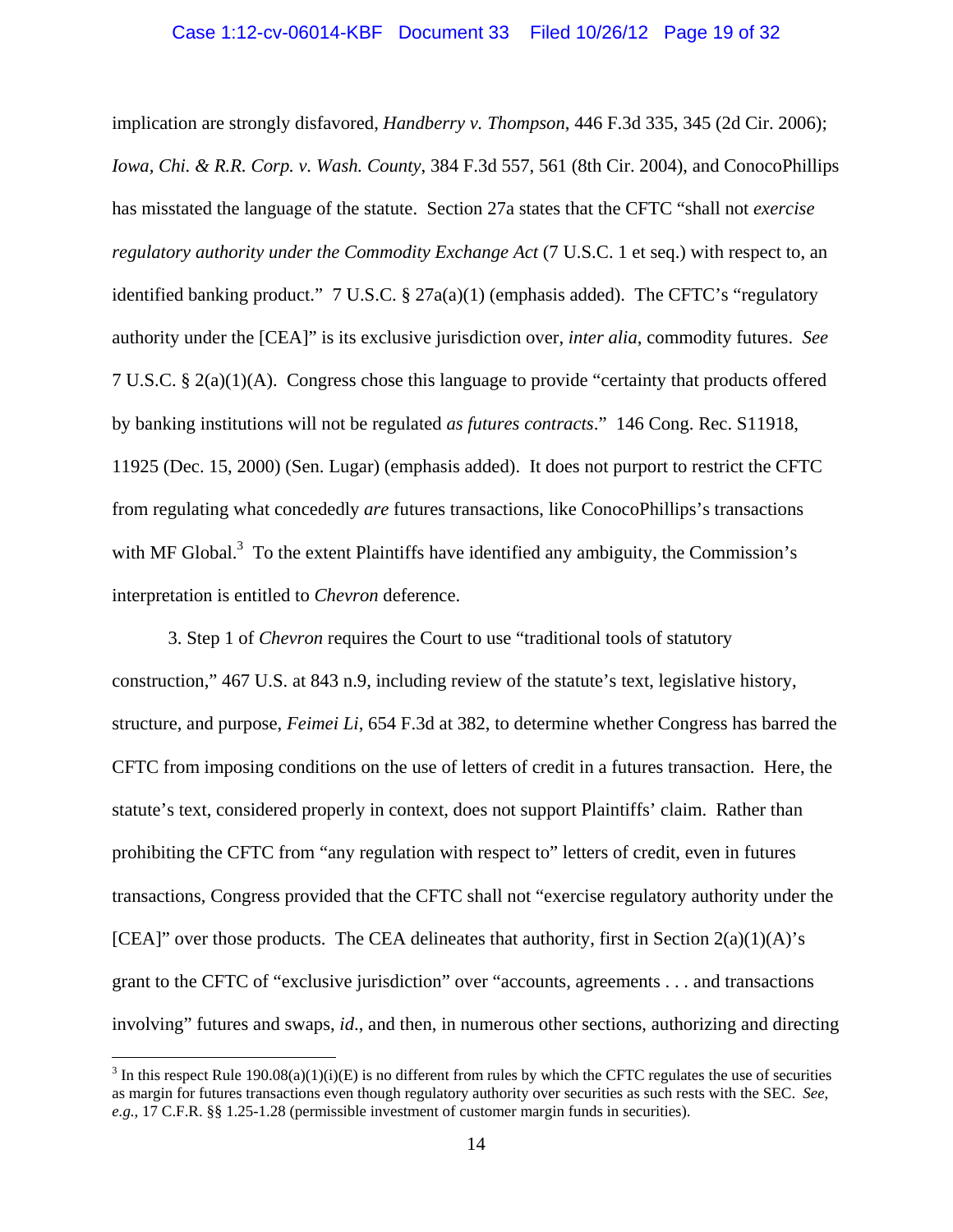### Case 1:12-cv-06014-KBF Document 33 Filed 10/26/12 Page 20 of 32

the Commission to regulate those transactions comprehensively through, *inter alia*:

(1) registration, minimum financial requirements, and ethics training for market participants, *e.g., id*. §§ 6f(b), 6k, 6m, 6p(b), 7a-1(c)(1), 7a-1(c)(2)(B); (2) requirements for clearing, *id*. § 2(h)(2); (3) rules concerning fraud, risk disclosures, books and records, and safeguarding customer funds, *id*. §§ 6(b), 6d(2); (4) the authority to impose fines, *id*. § 13b(d); (5) position limits in CFTC-regulated products, *id*. § 6a; and (6) the adjudication of disputes arising in the CFTC's jurisdictional markets, *id*. § 18. Rule 190.08(a)(1)(i)(E) does not purport to bring letters of credit within the CFTC's "regulatory authority" in that sense, *i.e.*, to regulate them as commodity futures, nor is it a regulation "with respect to an identified banking product," because it has no application to such products *except* to the extent a particular letter of credit is part of a transaction over which the CFTC has exclusive jurisdiction. Rather, Rule  $190.08(a)(1)(i)(E)$  is a regulation of futures transactions and FCM liquidations, well within the CFTC's statutory authority.

4. This reading is confirmed by related sections of the statute, which the Court must consider in interpreting Section 27a(a). *Comm'r v. Engle*, 464 U.S. 206, 223 (1984) (cautioning that the "true meaning of a single section of a statute . . . cannot be ascertained if it be considered apart from related sections"). The Section  $27a(a)$  limit on the CFTC's regulatory authority is linked, in Section  $2(a)(1)(A)$ , to the definitions of "commodity" and "swap," which are extremely broad. *Id.* §§ 1a(9)&(47). Absent other limitations, the sweep of Section  $2(a)(1)(A)$ might subject certain products to treatment as futures or swaps when Congress did not intend that result. Thus, the CEA contains provisions specifying that certain financial products are *not* subject to the CFTC's regulatory authority, but are reserved for other regulators. *See, e.g.*, 7 U.S.C. § 2(a)(1)(C)(i)(I) ("this Act shall not apply to and the Commission shall have no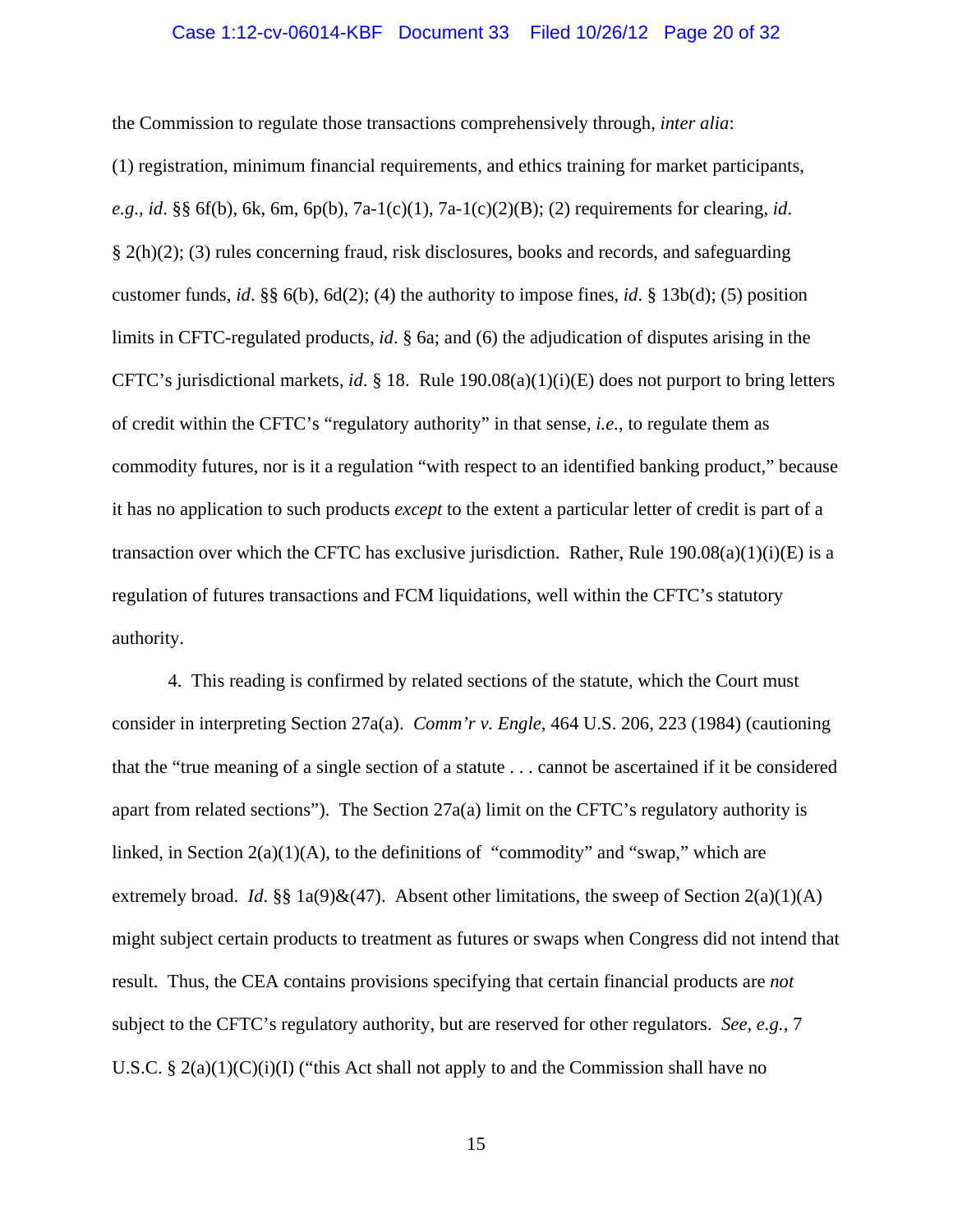### Case 1:12-cv-06014-KBF Document 33 Filed 10/26/12 Page 21 of 32

jurisdiction" with respect to options on securities); *id*. § 2(a)(1)(H) ("the [CFTC] shall have no jurisdiction under [the Dodd-Frank Act] with respect to, any security"). Section 27a is one such provision, intended by Congress to "clarify the jurisdictional line between the regulation of banking products and futures products." 146 Cong. Rec. S11855, 11867 (Dec. 15, 2000) (Sen. Gramm).

In Dodd-Frank, Congress expanded the CFTC's jurisdiction to include "swaps", which it defined to include "any agreement, contract, or transaction . . . that provides for any . . . payment . . . that is dependent on the occurrence, nonoccurrence, or the extent of the occurrence of an event or contingency associated with a potential financial, economic, or commercial consequence."  $7 \text{ U.S.C.} \& 1a(47)$ . Without a separate exclusion, certain bank products like letters of credit might qualify as swaps, and, as a result, be subject to the CFTC's regulatory authority, including a panoply of requirements under the CEA and CFTC swap regulations. *See, e.g.*, *id*. §§ 2(h) (clearing requirement), 6r (reporting and recordkeeping), 6s (registration and regulation of swap dealers and major swap participants); *Bus. Conduct Standards*, 77 Fed. Reg. 9734 (Apr. 17, 2012). Section 27a gives "legal certainty" to banks and their customers that their transactions will not be drawn inadvertently into this regime, but there is no indication that it is intended to enable traders to intentionally access CFTC-regulated markets unfettered by CFTC regulations of general applicability.

The purpose to distinguish banking products from "swaps" is further evident in Sections 27a(b) and (c), which provide exceptions to the "identified banking products" exclusion for products structured "for the purpose of evading *the provisions of* the" CEA. 7 U.S.C. § 27a(b)- (c) (emphasis added). Congress used the phrase "the provisions of," collectively, because the purpose of Section 27a is to draw a line between the CFTC's exclusive jurisdiction and the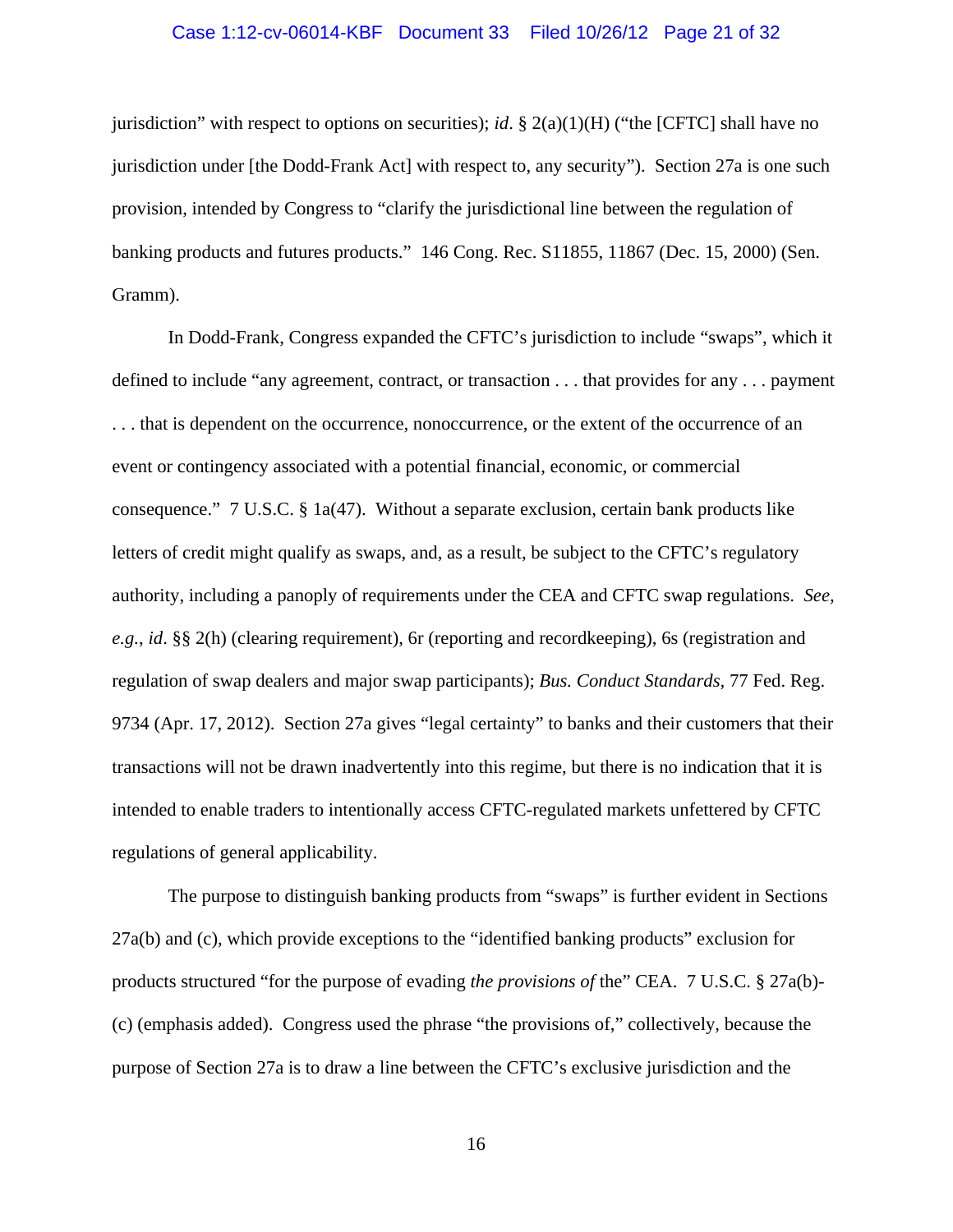#### Case 1:12-cv-06014-KBF Document 33 Filed 10/26/12 Page 22 of 32

jurisdiction of banking regulators. Under subparagraph (b), when a banking regulator identifies a product designed to evade "the provisions of" the CEA, but that "would meet the [CEA] definition of a 'swap'," that regulator can "except [the] identified banking product . . . from the exclusion in subsection (a)." *Id.* § 27a(b). The product is then subject to the CFTC's "regulatory authority," including the entire regime applicable to swaps.

In the same vein, amended Section 27a was enacted as part of Dodd-Frank Section 725, the main Dodd-Frank section establishing requirements for derivatives clearinghouses. Dodd-Frank Wall Street Reform & Consumer Protection Act ("Dodd-Frank") P.L. 111-203, § 725, 124 Stat. 1376, 1685 (July 21, 2010). Those requirements are comprehensive, pertaining, *inter alia*, to participant and product eligibility, risk management, settlement procedures, rules for customer defaults, reporting, and recordkeeping. Banking regulators, of course, impose their own requirements in these respects, and the placement of the amendments to Section 27a among those provisions supports the Commission's conclusion that Congress intended the carve out for "identified banking products" to make clear that these products are not subject to dual regulation as futures or swaps. *Dobrova v. Holder*, 607 F.3d 297, 301 (2d Cir. 2010) (explaining that "the placement and purpose of th[e] words in the statutory scheme" is part of their "plain meaning" (internal quotation marks omitted)).

5. Numerous references in the legislative history confirm that Section 27a was intended to limit the CFTC from regulating bank products *as futures*. *See, e.g.*, 146 Cong. Rec. S11855, 11867 (Dec. 15, 2000) (Sen. Gramm) (stating that the provision is intended to "clarify the jurisdictional line between the regulation of banking products and futures products"); 146 Cong. Rec. S11918, 11925 (Dec. 15, 2000) (Sen. Lugar) ("[T]his legislation provides certainty that products offered by banking institutions will not be regulated as futures contracts."); 146 Cong.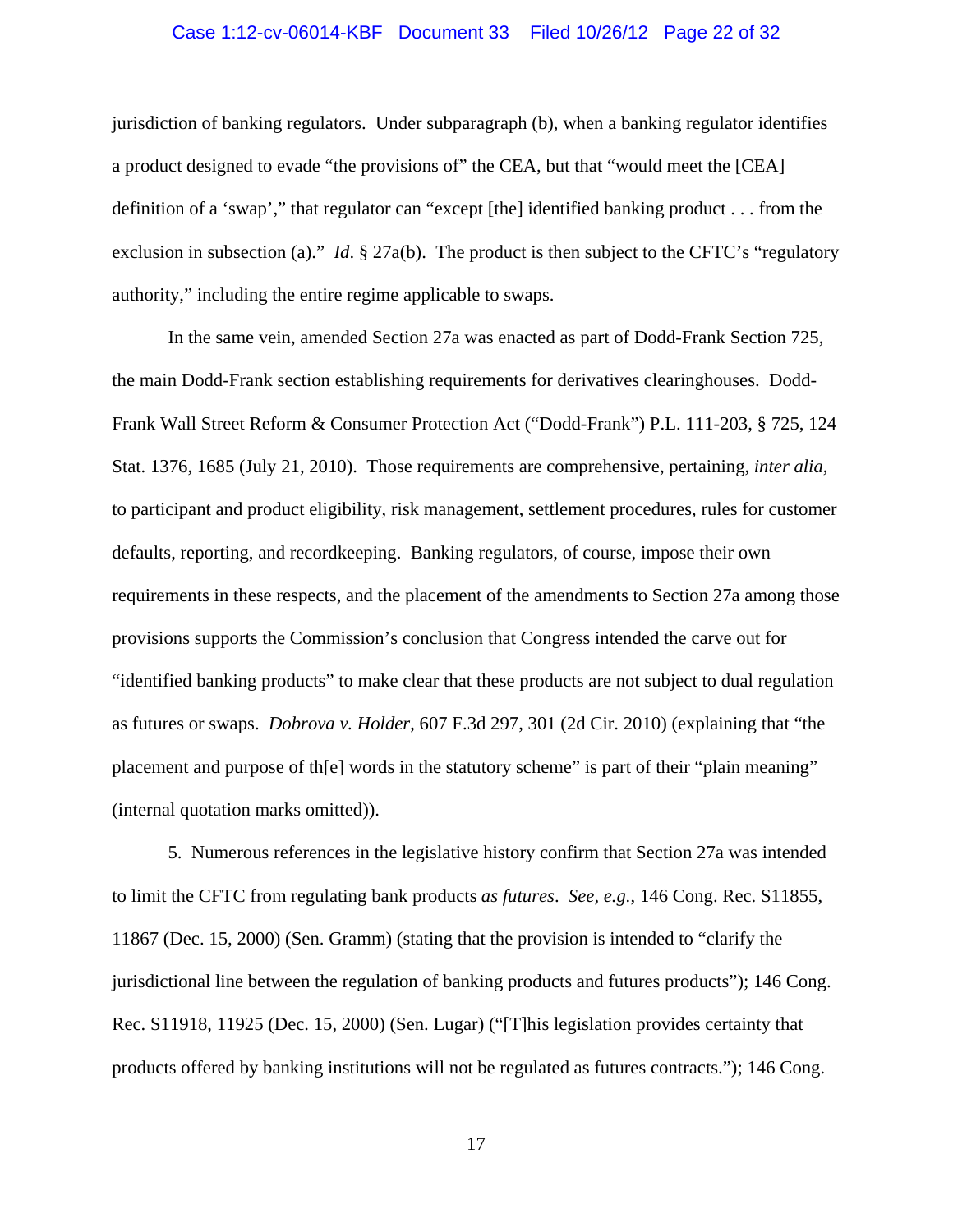### Case 1:12-cv-06014-KBF Document 33 Filed 10/26/12 Page 23 of 32

Rec. E2181 (Dec. 14, 2000) (Rep. Ewing) ("Title IV, the 'Legal Certainty for Bank Products Act of 2000', excludes identified banking products from the Commodity Exchange Act. It provides guidelines to determine the proper regulator for hybrid products."). Conversely, there is no reference in the statute or legislative history, or any other source, indicating that Congress intended to alter the treatment as customer property of letters of credit – or any other banking products – that have been used as collateral by customers of an FCM in bankruptcy. The Court may not "reject [this] plain evidence of congressional intent," nor may it accept Plaintiffs' invitation to "manufacture a restriction on the CFTC's jurisdiction that was nowhere contemplated by Congress." *Schor*, 478 U.S. at 847.

6. Congress has also, since 1983, several times amended Subchapter IV, *see, e.g.*, Bankruptcy Abuse Prevention & Consumer Protection Act of 2005, P.L. 109-8, §§ 907(a)(3), (l), 1502(a)(4), 119 Stat. 23, 174 (April 20, 2005); Dodd-Frank, P.L. 111-203, § 724(b), 124 Stat. at 1684, and, in Dodd-Frank, amended the CEA's delegation to the CFTC of authority to regulate commodity broker liquidations, *id*. § 713, 124 Stat. at 1647. Despite having numerous opportunities to do so, Congress has never addressed the rules or interpretations at issue here. This is further strong evidence that the Commission has correctly interpreted Congress' delegation. *Lorillard v. Pons*, 434 U.S. 575, 580-81 (1978); *Solimino v. Astoria Fed. Sav. & Loan Ass'n*, 901 F.2d 1148, 1153-54 & n.9 (2d Cir. 1990).

7. Plaintiffs' interpretation should also be rejected because it would lead to absurd results. *See United States v. Wilson*, 503 U.S. 329, 334 (1992). It is clear, for example, that the CFTC could altogether bar market participants from margining futures trades using letters of credit. 7 U.S.C § 12a(7)(D) (empowering the CFTC to set "margin requirements" to protect the financial integrity of clearing organizations); *id*. § 12a(5) (plenary rulemaking authority); 17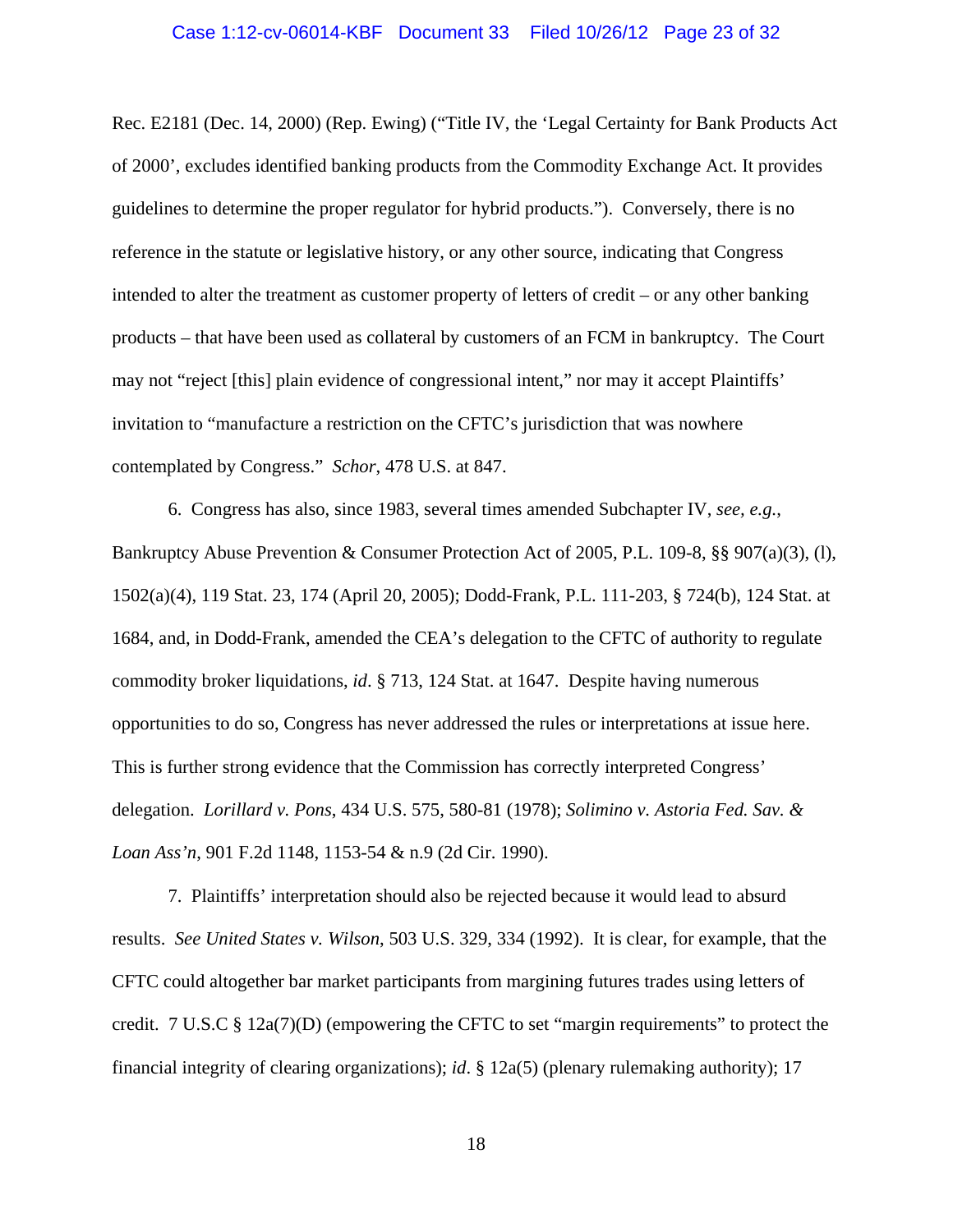### Case 1:12-cv-06014-KBF Document 33 Filed 10/26/12 Page 24 of 32

C.F.R. § 39.13(g)(10) (stating that a clearinghouse "shall not accept letters of credit as initial margin for swaps"). However, the Commission recognizes that certain market participants find the practice useful, and, accordingly, has not imposed a categorical bar. Instead, the Commission identified a specific risk associated with this practice – that it could unfairly harm other customers in the event of a bankruptcy – and imposed a condition, which market participants accept by their own actions. *See Marshall*, 436 U.S. at 313. On Plaintiffs' theory, the CFTC may ban altogether the use of letters of credit to margin futures, but it may not impose reasonable conditions designed to protect market participants. Absent *any* indication that Congress intended that anomalous result, Plaintiffs' interpretation should be rejected.

8. Plaintiffs' interpretation may also cast doubt on other aspects of commodities regulation, with no evidence that Congress intended such a result. For example, CEA Section 4d establishes that an FCM must segregate customers' property deposited as margin. 7 U.S.C. § 6d(a)(2). This is the requirement at the center of the MF Global controversy that, if properly applied, ought to have allowed all customers to be repaid promptly and in full. A critical aspect of this protection is Section 4d(b), which applies to "any depository" in which customer property is kept. *Id*. § 6d(b). The statute renders it "unlawful for any person" receiving such property "for deposit in a separate account" to "hold, dispose of, or use such money, securities, or property as belonging . . . to any person other than the customers." *Id*. Like the Part 190 Rules, Section 4d(b) is a condition by which one must abide in order to participate in transactions involving commodity futures. In so conditioning participation, the statute places a restriction on an identified banking product – a deposit account, *see* Gramm-Leach-Bliley Act § 206, Pub. L. No. 106–102, 113 Stat. 1338 (Nov. 12, 1999) – but, again, only to the extent a given deposit account is involved in a commodity transaction. Similarly, much "customer property" subject to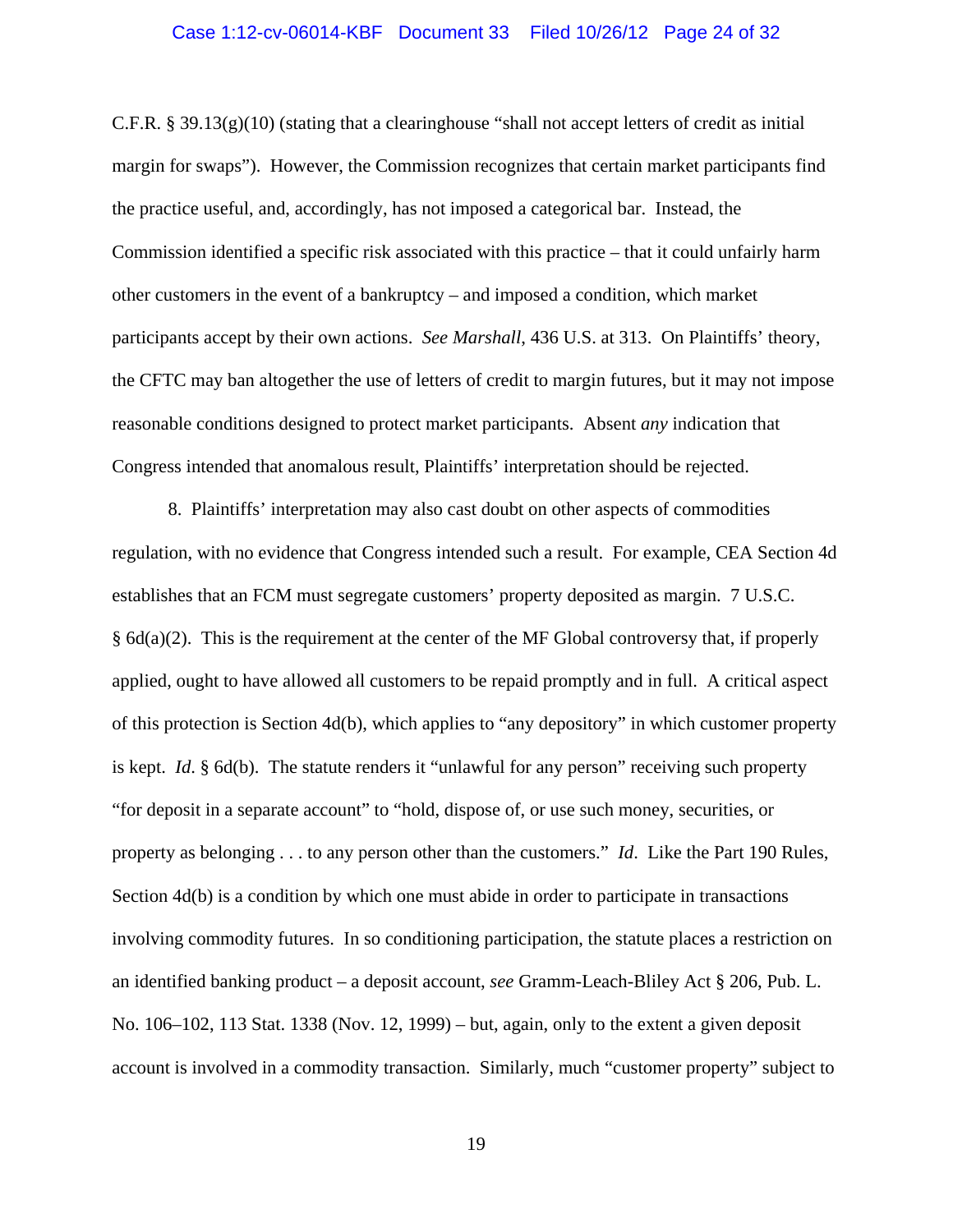### Case 1:12-cv-06014-KBF Document 33 Filed 10/26/12 Page 25 of 32

Part 190 consists of instruments not within the CFTC's "regulatory authority," including securities, but which is nevertheless subject to the CEA and CFTC regulations to the extent it is part of a futures transaction. *See* 11 U.S.C. § 761(10); 17 C.F.R. § 190.08(a)(i). Contrary to ConocoPhillips' argument, Congress did not abrogate such provisions, *sub silentio*, in Section 27a. *Handberry*, 446 F.3d at 345; *Iowa, Chi. & R.R. Corp.*, 384 F.3d at 561.

9. At most, Plaintiffs have identified an ambiguity. If it were otherwise, ConocoPhillips would not have based its argument on a rewording of the statute. *See* ECF Doc. No. 2 at 9 of 30 (stating that Section 27a "prohibit[s] the CFTC from adopting *any* regulation with respect to letters of credit"); 9/25/2012 Tr. at 67 (arguing that the rule's validity turns on whether it is "a regulation").To the extent of any ambiguity, the Court must resolve it in favor of the CFTC's interpretation. *Schor*, 478 U.S. at 844-45; *Chevron*, 467 U.S. at 843-44. As explained, the Commission interprets Section 27a to specify that the CFTC cannot regulate identified banking products as futures and swaps, but not to abrogate any of the Part 190 Rules. The Commission bases this conclusion on (1) the words Congress used, including in exceptions to the exclusion, 7 U.S.C. § 27a(a)-(c); (2) the structure of the CEA and Dodd-Frank, including the broad definitions of "swap" and "commodity," which necessitate limiting provisions like Section 27a; (3) numerous statements in the legislative history of Section 27a; (4) the absence of any reference in the legislative history to Part 190; (5) Congress' placement of amended Section 27a within Dodd-Frank Section 725; (6) the avoidance of the absurd and harmful consequences that would result from Plaintiffs' interpretation; and (7) the need to prevent unfair harm to other customers, which the Commission believes Congress would have addressed if it intended to alter Part 190. This interpretation is reasonable, and therefore entitled to *Chevron* deference.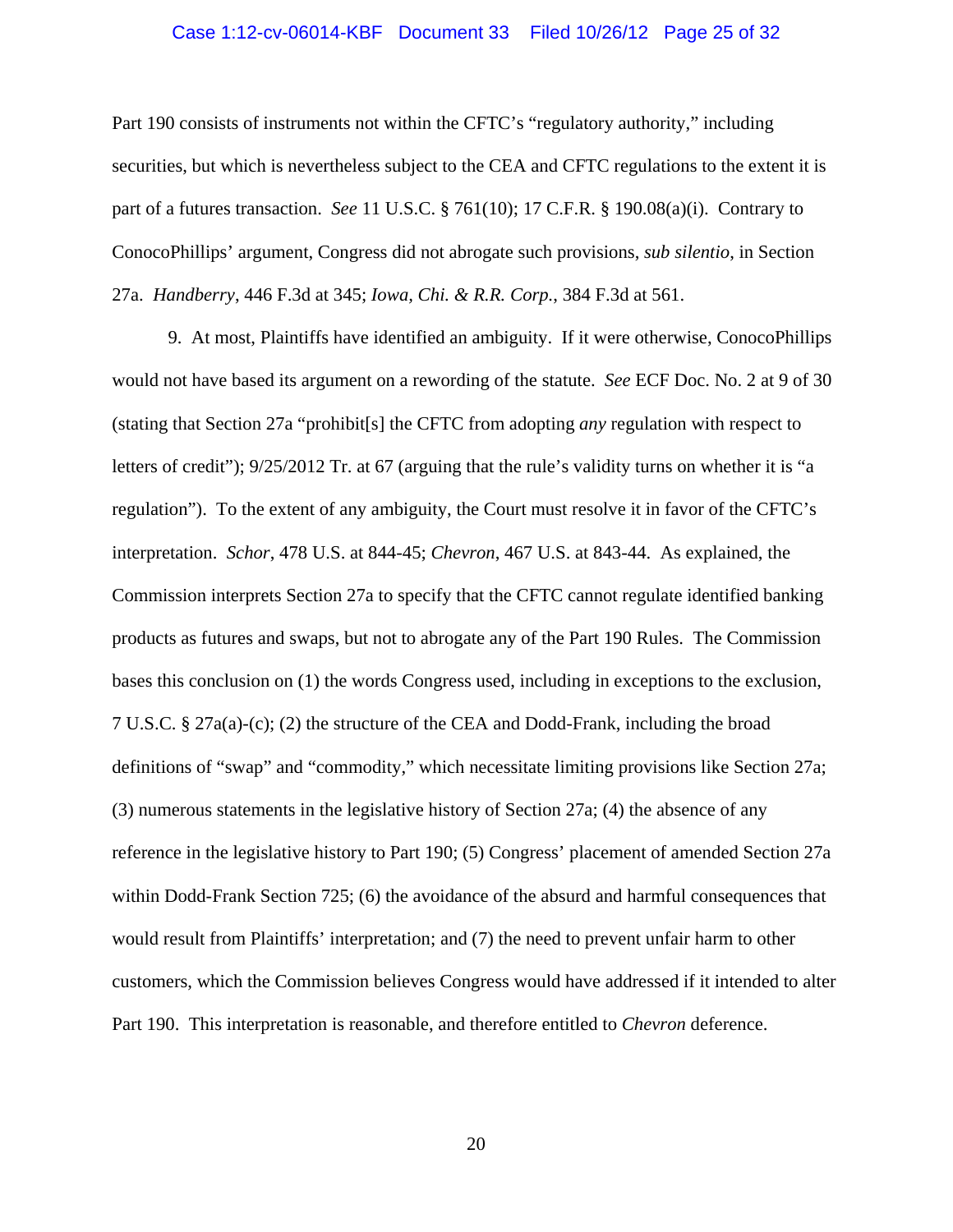### **III. State Law Does Not Prevent the Application of Part 190.**

### **a. There Is No Preemption Question Because ConocoPhillips Agreed to Abide by the Part 190 Rules.**

ConocoPhillips' objections based on state law are unfounded, because its customer agreements provide that federal regulations, including CFTC regulations and the Commission's interpretations, govern its transactions with MF Global. CPC's agreement states that "[a]ll transactions shall be subject to all applicable regulations of all federal . . . agencies." *See* CPC Agreement ¶ 2 (ECF Doc. No. 3-3); *see also id*. § 29.A ("This Agreement . . . shall be governed by . . . the laws of the United States."). CP Canada's agreement adopts "all rules *and interpretations* of the Commodity Futures Trading Commission." CP Canada Agreement (ECF Doc. No. 3-9 at 11 of 35) ¶ 1 (emphasis added). These undertakings are binding. *Vencor, Inc. v. Webb*, 33 F.3d 840, 844 (7th Cir. 1994) (holding that Illinois courts "will enforce" a choice of law clause)<sup>4</sup>; *Harmelin v. Man Fin., Inc.*, No. 06-1944, 2007 U.S. Dist. LEXIS 73851, at \*15-16 (E.D. Pa. Oct. 2, 2007) (enforcing same "all applicable . . . federal" law clause in case involving MF Global predecessor entity); *McDaniel v. Bear Stearns & Co.*, 196 F. Supp. 2d 343, 360 & n.12 (S.D.N.Y. 2002) (applying an SEC release under identical clause).

In any event, even if the agreements had not expressly incorporated all CFTC regulations, the Part 190 Rules would nevertheless apply as a matter of state contract law. *Costello v. Grundon*, 651 F.3d 614, 640 (7th Cir. 2011) ("[U]nder Illinois law, laws in existence at the time a contract is executed, are deemed, in the absence of contractual language to the contrary, part of the contract as though they were expressly incorporated therein." (internal quotation marks omitted)); *2 Tudor City Place Assocs. v. 2 Tudor City Tenants Corp.*, 924 F.2d 1247, 1254 (2d Cir. 1991) (holding under New York law that "[l]aws and statutes in existence at a time a

 $\overline{a}$ 

<sup>&</sup>lt;sup>4</sup> Both entities' customer agreements provide that Illinois supplies the applicable state law. CPC Agreement 129.A (ECF Doc. No. 3-3); Conoco Canada Agreement ¶ 13(a) (ECF Doc. No. 3-9 at 13 of 35).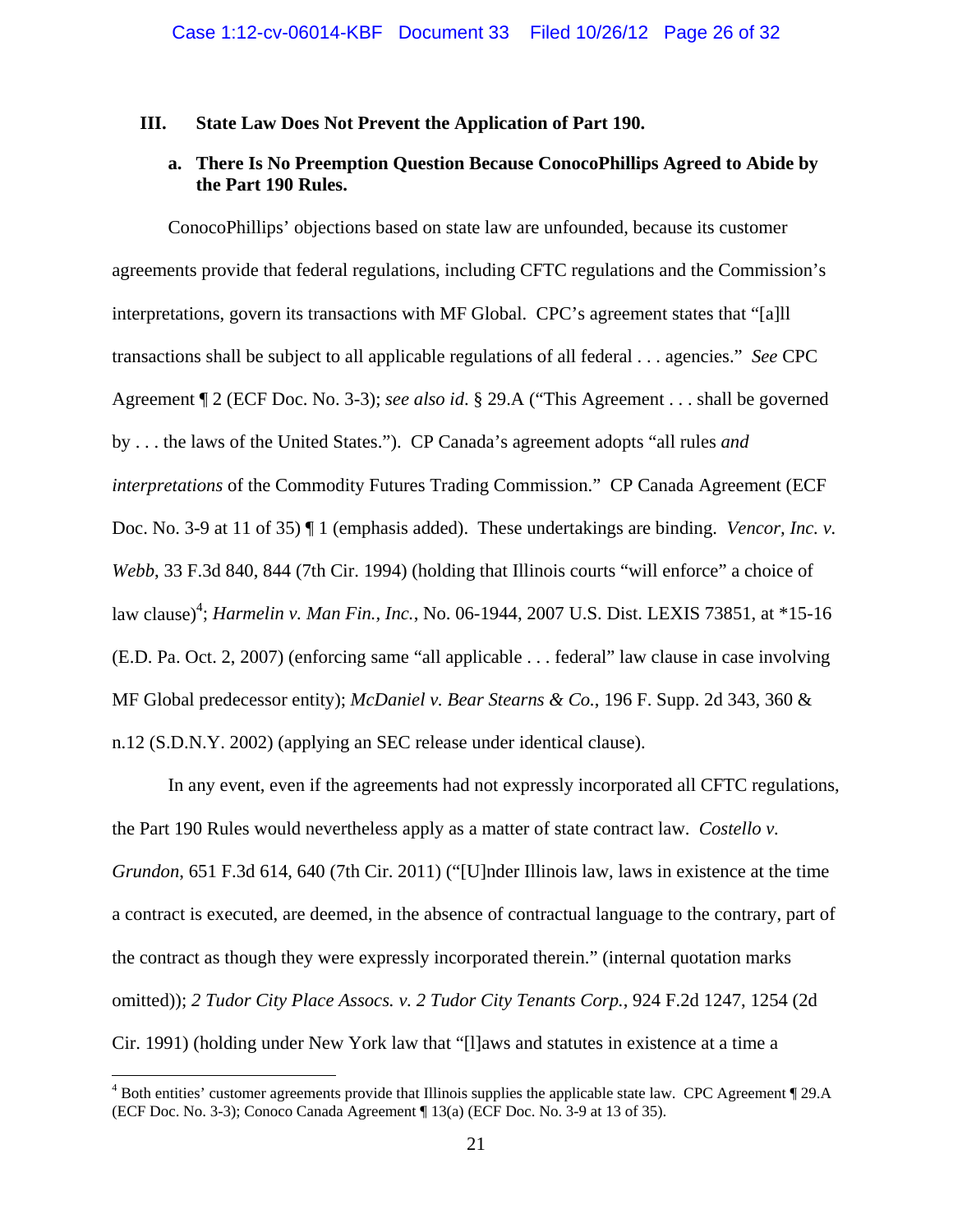### Case 1:12-cv-06014-KBF Document 33 Filed 10/26/12 Page 27 of 32

contract is executed are considered a part of the contract"). "When parties enter into a contract, they are presumed to accept all the rights and obligations imposed on their relationship by state (or federal) law." *Resolution Trust Corp. v. Diamond*, 45 F.3d 665, 673 (2d Cir. 1995). And, while ConocoPhillips relies on various UCC provisions to argue that there is a conflict, the UCC provides that "principles of law and equity, including . . . bankruptcy, . . . supplement its provisions." UCC. § 1-103(b); *see also New Jersey Bank, N.A. v. Bradford Sec. Operations, Inc.*, 690 F.2d 339, 345 (3d Cir. 1982) ("[T]he UCC does not purport to preempt the entire body of law affecting the rights and obligations of parties to a commercial transaction."). The UCC also states that its terms "may be varied by agreement," UCC § 1-102(a), and Article 5, governing letters of credit specifically, states that "the effect of this article may be varied by agreement," *id*. § 5-103(c), which ConocoPhillips expressly and impliedly did here.

Thus, there is no conflict between Part 190 and state law, and ConocoPhillips must honor its commitment to abide by CFTC regulations.

### **b. Rule 190.08 Preempts State Law to the Extent of Any Conflict.**

 If state law did purport to govern the conditions on which a letter of credit may be used to margin futures trades, it would be preempted by the CEA and applicable CFTC regulations in Part 190. Because the CFTC's authority over "transactions involving" commodity futures is "exclusive," CFTC regulations preempt state law. 7 U.S.C. § 2(a)(1)(A); *Leist v. Simplot*, 638 F.2d 283, 322 (2d Cir. 1980) (Friendly, J.) ("[T]he courts have held that  $\S$  2(a)(1) of the CEA preempts the application of state law."); *Stuber v. Hill*, 170 F. Supp. 2d 1146, 1150-1151 (D. Kan. 2001) (holding that 7 U.S.C. § 2(a)(1)(A) **"**precludes states from exercising supplementary regulatory authority over commodity transactions"); H.R. Rep. 93-1383 (1974) (Conf. Rep.), *reprinted in* 1974 U.S.C.C.A.N. 5894, 5897 ("Federal law would govern."). ConocoPhillips's transactions, in which it provided MF Global with letters of credit in consideration for futures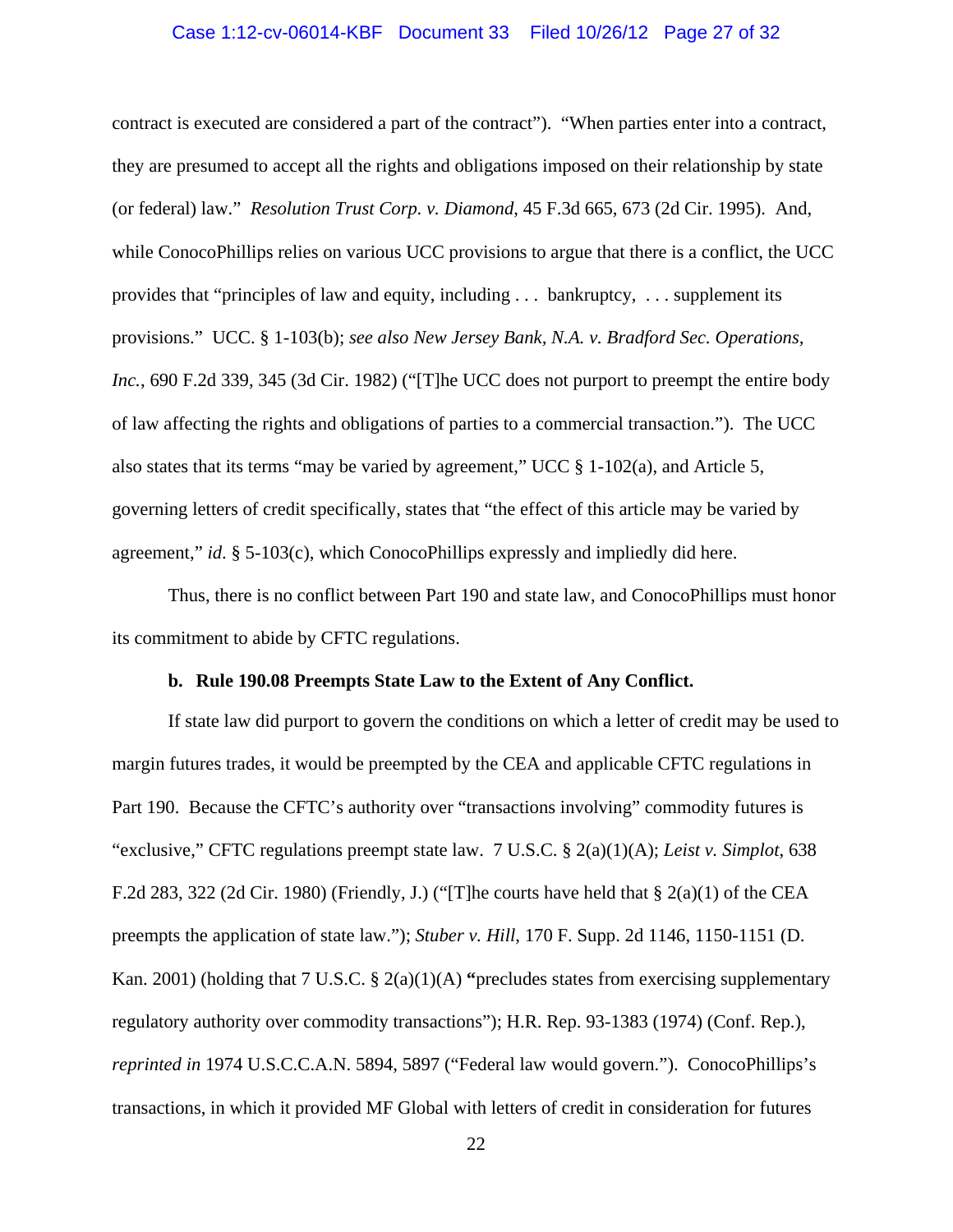### Case 1:12-cv-06014-KBF Document 33 Filed 10/26/12 Page 28 of 32

contracts, plainly were "transactions involving" commodity futures. The CFTC therefore has exclusive jurisdiction, and its rules apply, notwithstanding any state law to the contrary.

 Plaintiffs have mischaracterized the CFTC's position in this regard. It is not the "Supplemental Information" in the rule release that preempts state law of its own force – it is the CEA and Part 190 Rules. *See Fid. Fed. Sav. & Loan Ass'n v. de la Cuesta*, 458 U.S. 141, 153 (1982) ("Federal regulations have no less pre-emptive effect than federal statutes."). Plaintiffs, therefore, are mistaken to rely on *Wyeth v. Levine*, 555 U.S. 555 (2009). There, the Supreme Court found no preemption because "Congress ha[d] not authorized the FDA to pre-empt state law." *Id*. at 576; *see, e.g.*, *id*. at 575 ("Congress has not enacted such a provision for prescription drugs."); *id*. at 578 (citing "Congress' decision not to pre-empt common-law tort suits"). The Court scoured the legislative history of the Federal Food, Drug, and Cosmetic Act for any indication that the FDA was so authorized, but found "silence on this issue," which was "powerful evidence that Congress did not intend" preemption. *Id*. at 574-75 & n.7. The Court also faulted the FDA for failing to give adequate notice of the purported preemptive effects of its rule. *Id*. at 577. In its proposal, the FDA stated that its rule would "*not* . . . preempt State law." *Id.* (emphasis added). But, in the final rule, the agency reversed course "without offering States" or other interested parties notice or opportunity for comment." *Id*. The Court held that the FDA's "views on state law [we]re inherently suspect in light of this procedural failure." *Id*.

This case presents the opposite circumstances. The CFTC's power to preempt state law is codified in CEA Section  $2(a)(1)(A)$ . The CEA also specifies applications of state law that are *not* preempted – none of which are relevant here. 7 U.S.C. § 12(e). In contrast to *Wyeth*, where the legislative history was "silen[t]" on preemption, 555 U.S. at 575, the CEA's legislative history confirms that CFTC regulations preempt state law: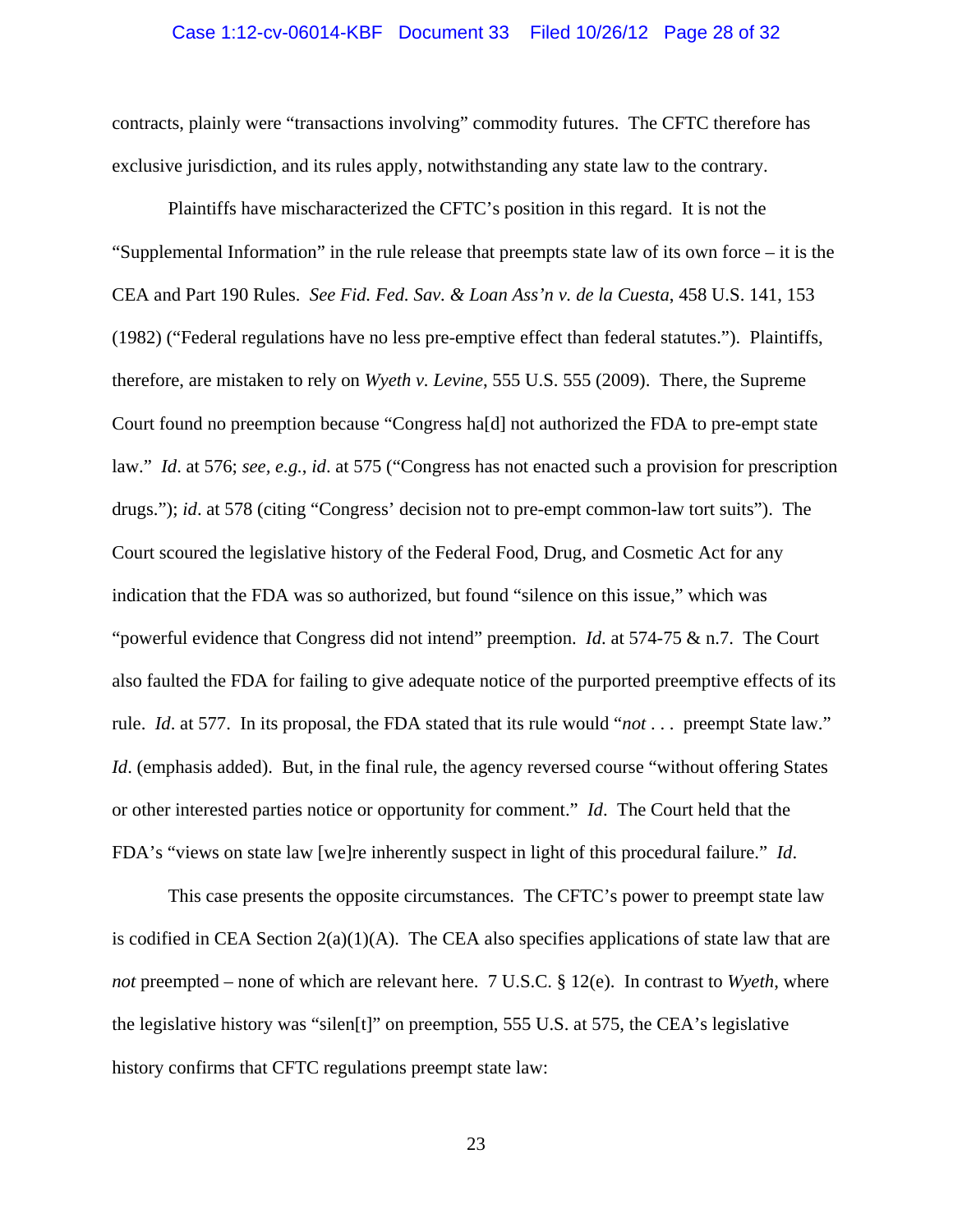Under the exclusive grant of jurisdiction to the Commission, the authority in the Commodity Exchange Act (and the regulations issued by the Commission) would *preempt the field* insofar as futures regulation is concerned. Therefore, if any substantive State law regulating futures trading was contrary to or inconsistent with Federal law, the Federal law would govern. In view of the broad grant of authority to the Commission to regulate the futures trading industry, the Conferees do not contemplate that there will be a need for any supplementary regulation by the States.

H.R. Rep. 93-1383, *reprinted in* 1974 U.S.C.C.A.N. 5894, 5897 (emphasis added). Finally, in contrast to the FDA in *Wyeth*, the CFTC here thoroughly vetted the preemptive effect of the rule in formal notice and comment rulemaking. *See* 46 Fed. Reg. at 57553. At the culmination of that process, the Commission considered and reasonably rejected commenters' proposals to amend the rules so that only state law would apply. 48 Fed. Reg. at 8718-19.

 Thus, even if ConocoPhillips had not agreed, as it did, to abide by CFTC regulations, the CEA and Part 190 Rules would preempt any conflicting state law.

### **IV. The Trustee's Calculation Does Not Depend on the Letter's Expiration Date.**

The Commission interprets the reference in Rule  $190.08(a)(1)(i)(E)$  to the "full proceeds" of a letter of credit to indicate the letter's full value as margin, equivalent to cash, at the time of the bankruptcy filing. This interpretation is required for consistency with the pro rata distribution system established in 11 U.S.C. § 766(h) and the Part 190 Rules, and is "controlling." *Auer*, 519 U.S. at 461 (holding agency's interpretation of own regulation in amicus brief "controlling unless plainly erroneous or inconsistent with the regulation."); *see also Union Carbide*, \_ F.3d\_, 2012 U.S. App. LEXIS 18876, at \*11-12.

As commenters noted, Rule  $190.08(a)(1)(i)(E)$  entitles the trustee to the full proceeds of letters of credit "irrespective of their terms." 48 Fed. Reg. at 8718. The Commission adopted Rule  $190.08(a)(1)(i)(E)$ , as proposed, so as to "assure that customers using a letter of credit to meet original margin obligations would be treated no differently than customers depositing other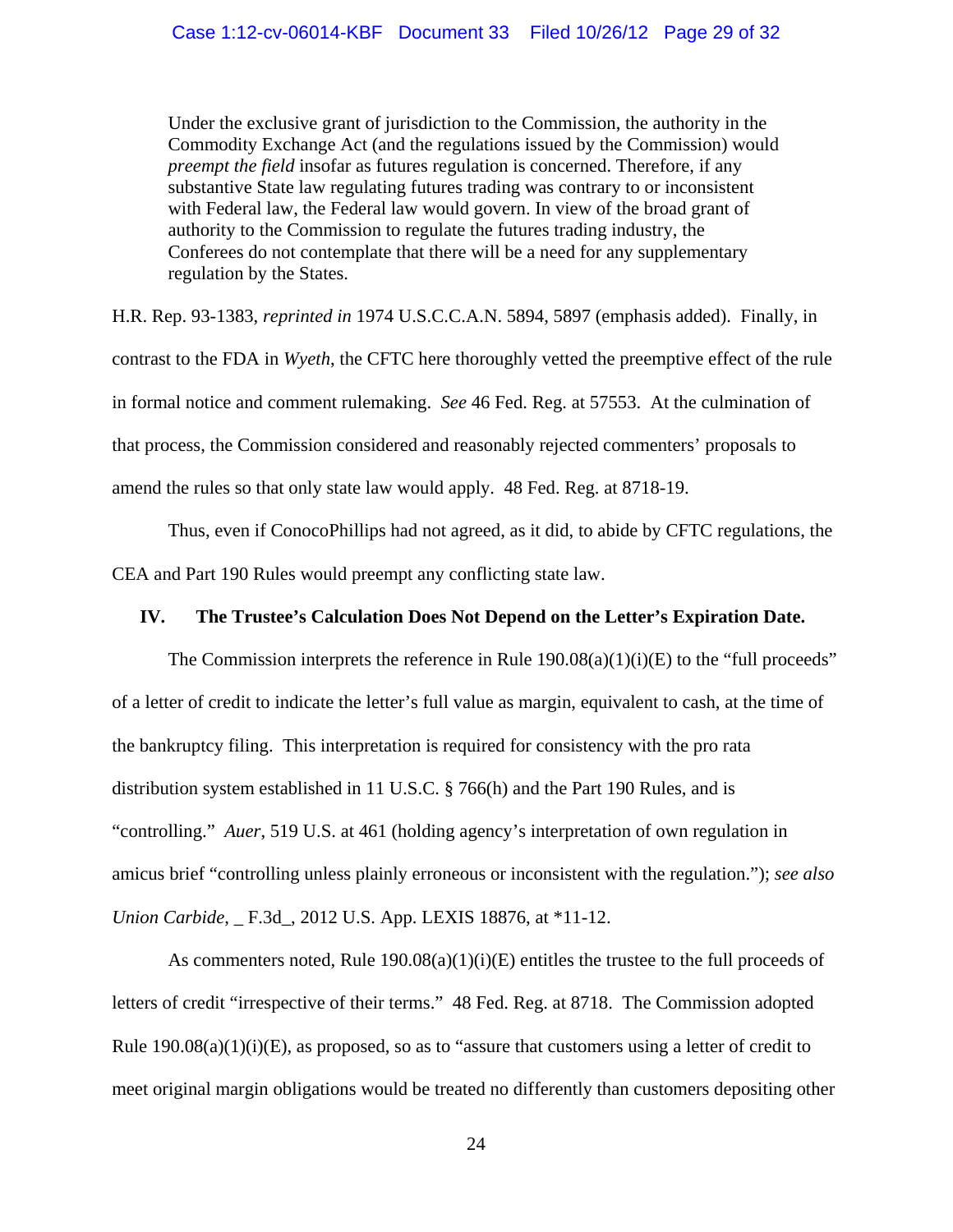### Case 1:12-cv-06014-KBF Document 33 Filed 10/26/12 Page 30 of 32

forms of non-cash margin or customers with excess cash margin deposit." *Id*. Indeed, "[t]he purpose of a letter of credit is to substitute for, and therefore support, an engagement to pay money." *First Commercial Bank v. Gotham Originals, Inc.*, 64 N.Y.2d 287, 294 (1985). Once the FCM is placed into bankruptcy, the Trustee's right to that money, and any resulting obligations on the part of the customer, are fixed. The Commission, in fact, stressed the need "to 'fix'" each customer's "bankruptcy loss at a particular point in time." 46 Fed. Reg. at 57547. Each of these purposes would be defeated if a letter-of-credit customer were to receive a windfall, which it would have no basis to expect or to rely on, based on the expiration of the letter of credit after the bankruptcy filing date.

The Commission also notes ConocoPhillips' admission that it "probably would have [sought] an injunction" if the Trustee had presented the letter for payment. 9/25/2012 Tr. at 30. The Commission stated in the adopting release that it was "not the intent of the Commission to require the trustee to engage in useless activities or to expend debtor funds needlessly." 48 Fed. Reg. at 8720. In light of ConocoPhillips' position, it would have been futile for the Trustee to present the letter for payment, and the fact that he did not do so should not increase the distribution to ConocoPhillips at the expense of other customers. If, in a given case, there is to be litigation, it would be wasteful of estate assets to require that it be done hurriedly in the context of an injunction proceeding. On the other hand, no purpose would be served by having the allocation of the limited estate assets among customers turn on whether the trustee makes demand before or after the expiration date, so long as the letter was valid and being used to margin at the time of bankruptcy.

### **CONCLUSION**

 For these reasons, and the reasons set forth in the Trustee's memoranda, the Trustee's claim determination should be confirmed.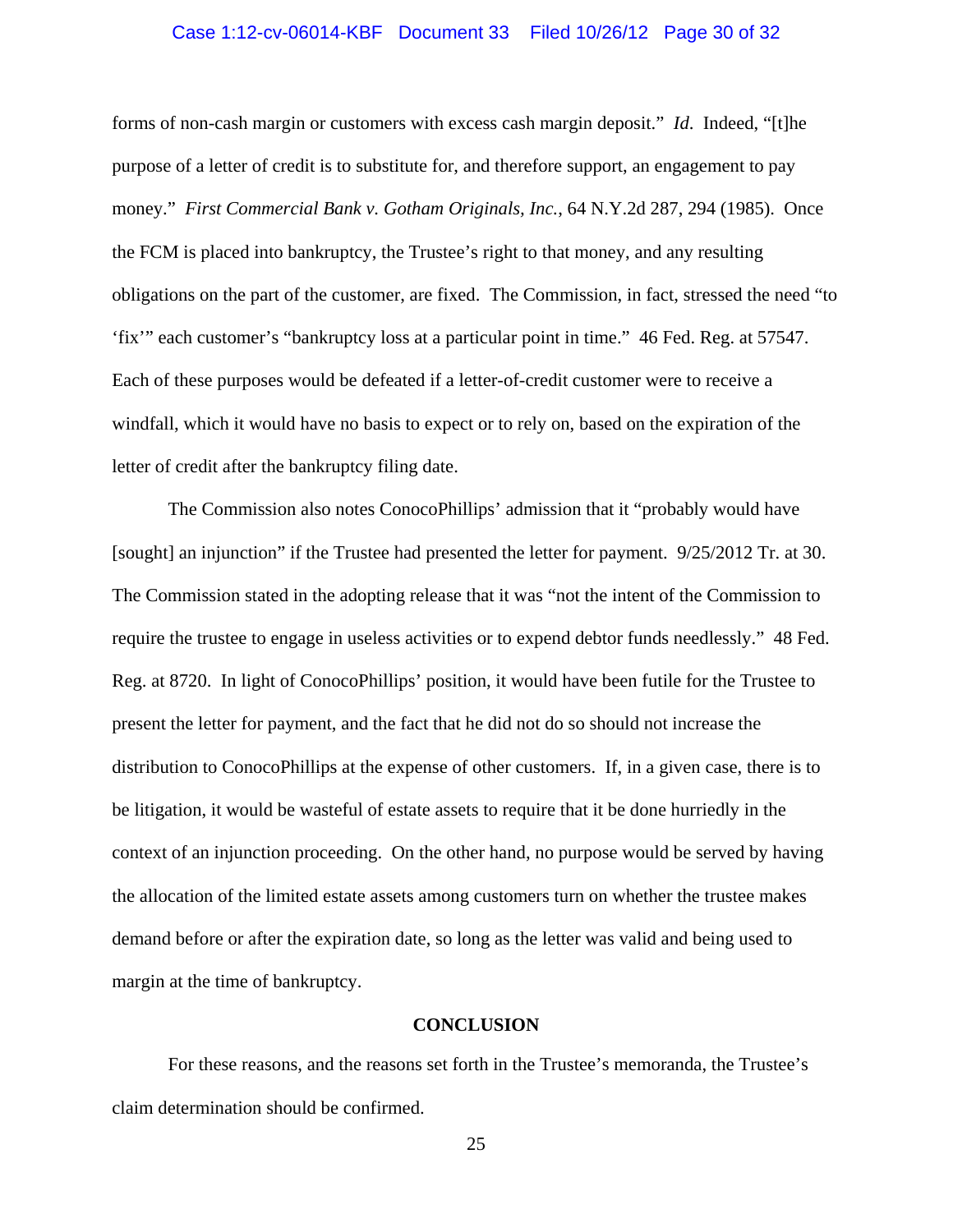Respectfully submitted,

### COMMODITY FUTURES TRADING COMMISSION

By: /s/ *Robert A. Schwartz*

Dan M. Berkovitz, General Counsel Jonathan L. Marcus, Deputy General Counsel Robert B. Wasserman, Chief Counsel, Division of Clearing and Risk Martin B. White, Assistant General Counsel Robert A. Schwartz, Assistant General Counsel

U.S. Commodity Futures Trading Commission Three Lafayette Plaza 1155 21st Street N.W. Washington, DC 20581  $(202)$  418-5000 jmarcus@cftc.gov rwasserman@cftc.gov mwhite@cftc.gov rschwartz@cftc.gov

Dated: October 26, 2012